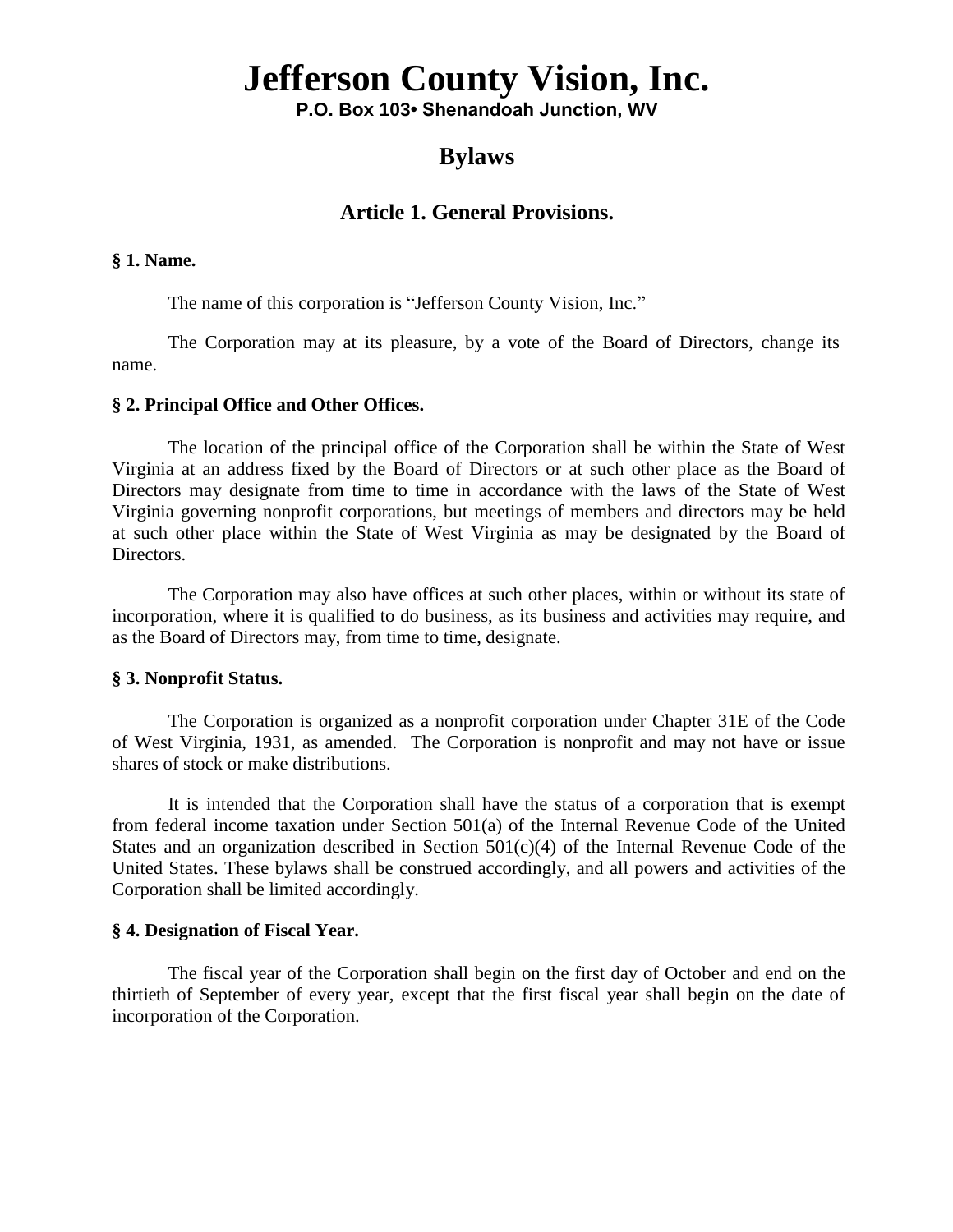### **§ 5. Dissolution and Distribution of Assets.**

Upon the dissolution of the Corporation, the Board of Directors shall, after paying or making provision for the payment of all of the liabilities of the Corporation, dispose of all its assets exclusively for the purposes of the Corporation in such a manner, or to such organizations as the Board of Directors shall determine, as permissible under the laws of the State of West Virginia and the applicable provisions of the Internal Revenue Code of the United States. Any such assets not disposed of shall be disposed of by the circuit court of the county in which the principle office of the Corporation is then located, exclusively for such purpose or to such organization or organizations, as said court shall determine, which are organized and operated exclusively for such purpose.

### **§ 6. Nondiscrimination and harassment prevention policy.**

This Corporation shall not discriminate in its programs, activities, or membership on the basis of race, color, religion, national origin, sexual orientation, gender identity or expression, sex, age, physical or mental disability or any other characteristic protected by state, federal or local employment discrimination laws.

This Corporation is committed to a work environment in which all individuals are treated with respect and dignity. Each individual has the right to work in a professional atmosphere that promotes equal opportunities and prohibits discriminatory practices, including harassment. Therefore, this Corporation expects that all relationships among persons in the workplace will be business-like and free of bias, prejudice, discrimination, and harassment.

In order to keep this commitment, this Corporation maintains a strict policy of prohibiting unlawful harassment of any kind, including sexual harassment and harassment based on race, color, religion, national origin, sexual orientation, gender identity or expression, sex, age, physical or mental disability or any other characteristic protected by state, federal or local employment discrimination laws. This policy applies to all employer agents and employees, including supervisors and non-supervisory employees, and to nonemployees including members of the Board of Directors who engage in unlawful harassment in the workplace.

Sexual harassment includes, but is not limited to, making unwanted sexual advances and requests for sexual favors where either:

1. Submission to such conduct is made an explicit or implicit term or condition of employment; or 2. Submission to or rejection of such conduct by an individual is used as the basis of employment decisions affecting such individual; or

3. Such conduct has the purpose or effect of substantially interfering with an individual's work performance or creating an intimidating, hostile, or offensive working environment.

Employees who violate this policy are subject to discipline up to and including the possibility of immediate discharge.

Examples of unlawful harassment include, but are not limited to:

- Verbal conduct such as epithets, derogatory jokes or comments, slurs or unwanted sexual advances, invitations or comments.
- Visual conduct such as derogatory and/or sexually oriented posters, photography,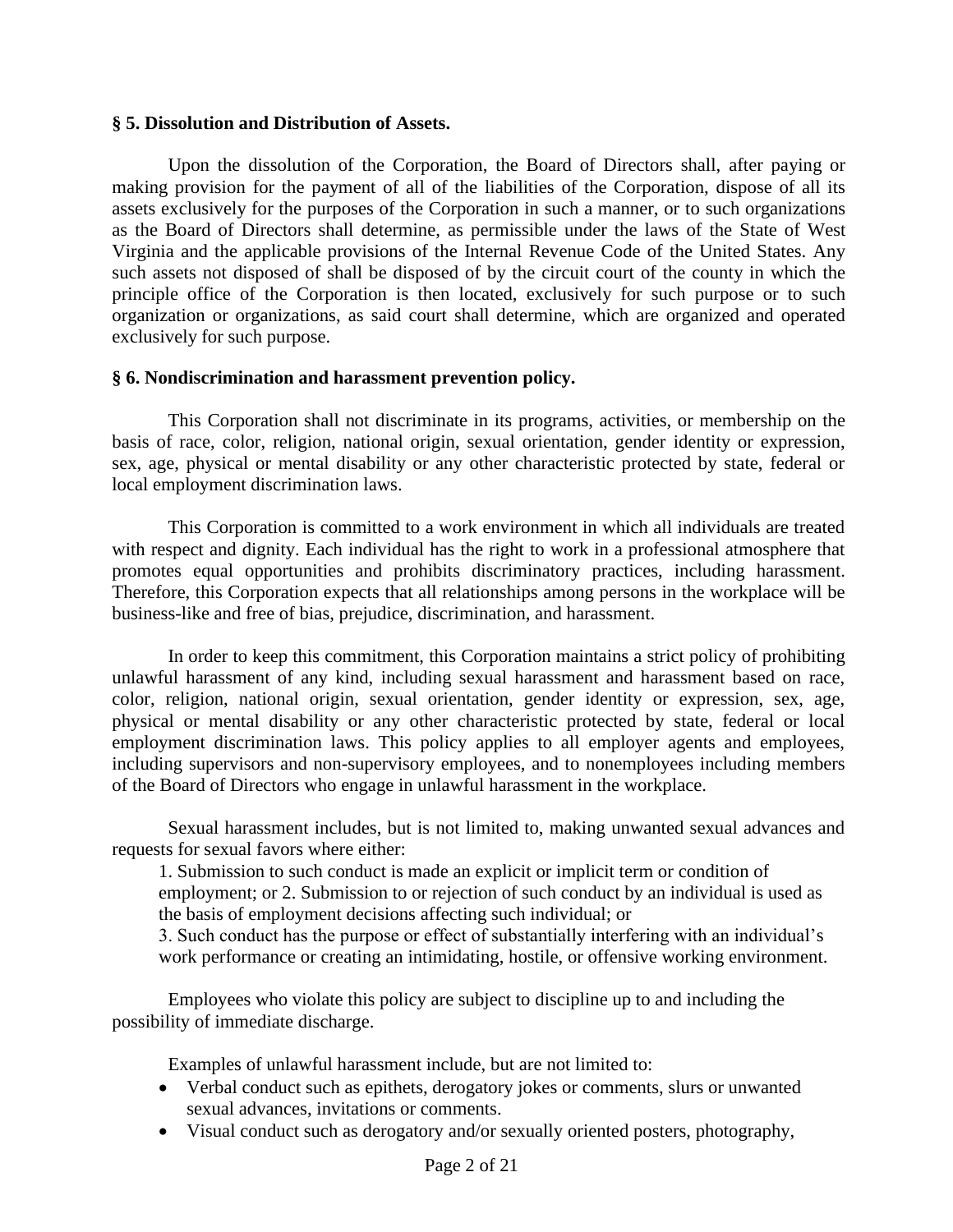cartoons, drawings, e-mail and faxes or gestures.

- Physical conduct such as assault, unwanted touching, blocking normal movement or interfering with work directed at an employee because of the employee's sex or other protected characteristic.
- Threats and demands to submit to sexual requests in order keep one's job or avoid some other loss, and offers of employment benefits in return for sexual favors.
- Retaliation for having reported or threatened to report unlawful harassment.

Any employee, volunteer, vendor, or other person who believes he or she has been harassed by a co-worker, supervisor, or agent of the Corporation or by a nonemployee should promptly report the facts of the incident or incidents and the names of the individual(s) involved to his or her supervisor, or in the alternative, to Board of Directors. Upon receipt of a complaint, the Corporation will undertake a prompt, thorough, objective and good faith investigation of the harassment allegations.

If the Corporation determines that harassment has occurred, effective remedial action will be taken in accordance with the circumstances involved. Any employee or agent determined by the Corporation to be responsible for harassment will be subject to appropriate disciplinary action, up to and including termination.

Employees will not be retaliated against for filing a complaint and/or assisting in a complaint or investigation process. Further, we will not tolerate or permit retaliation by supervisors or co-workers against any complainant or anyone assisting in a harassment investigation.

#### **§ 7. Equal Opportunity Employment.**

The Corporation values diversity and is an equal opportunity employer. All employment is decided on the basis of qualifications, merit and organizational need.

# **Article 2. Purpose.**

#### **§ 1. Objectives and Purposes.**

The purpose of the Corporation is to preserve and protect the quality of life for all residents of Jefferson County West Virginia.

The Corporation may take all actions necessary and proper in the furtherance of these purposes and objectives and to have and exercise all rights and powers now or hereafter granted to a nonprofit corporation by law.

# **Article 3. Board of Directors.**

#### **§ 1. Number.**

The affairs of the Corporation shall be managed by a Board of Directors consisting of a minimum of three (3) directors.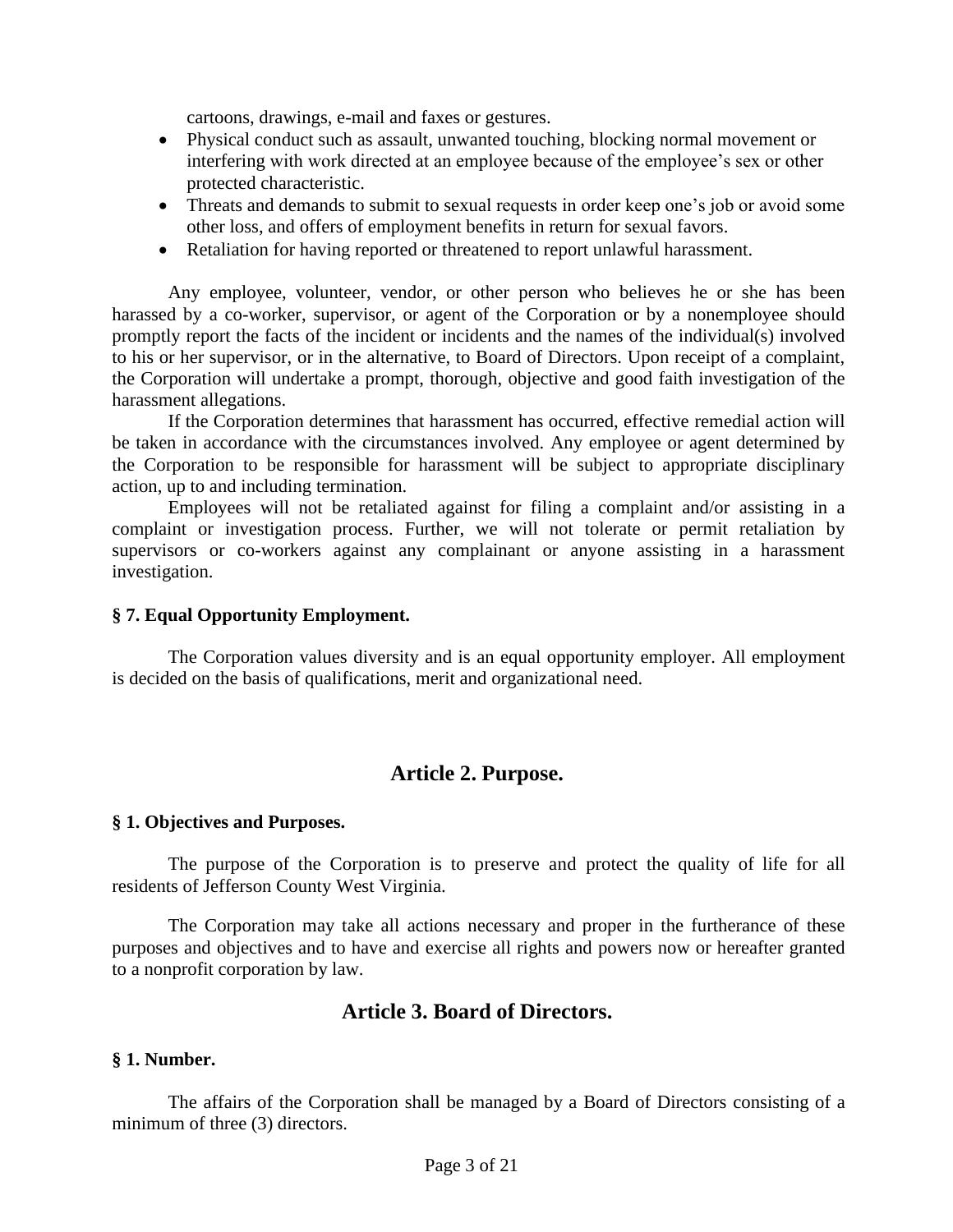The Board of Directors may increase or decrease the number of directors on the Board of Directors but the number of directors shall not be less than three (3).

The president, vice president, secretary, and treasurer of the Corporation shall be *ex officio* members of the Board of Directors. The *ex officio* directors shall have full voting rights and shall be counted for the purpose of ascertaining a quorum.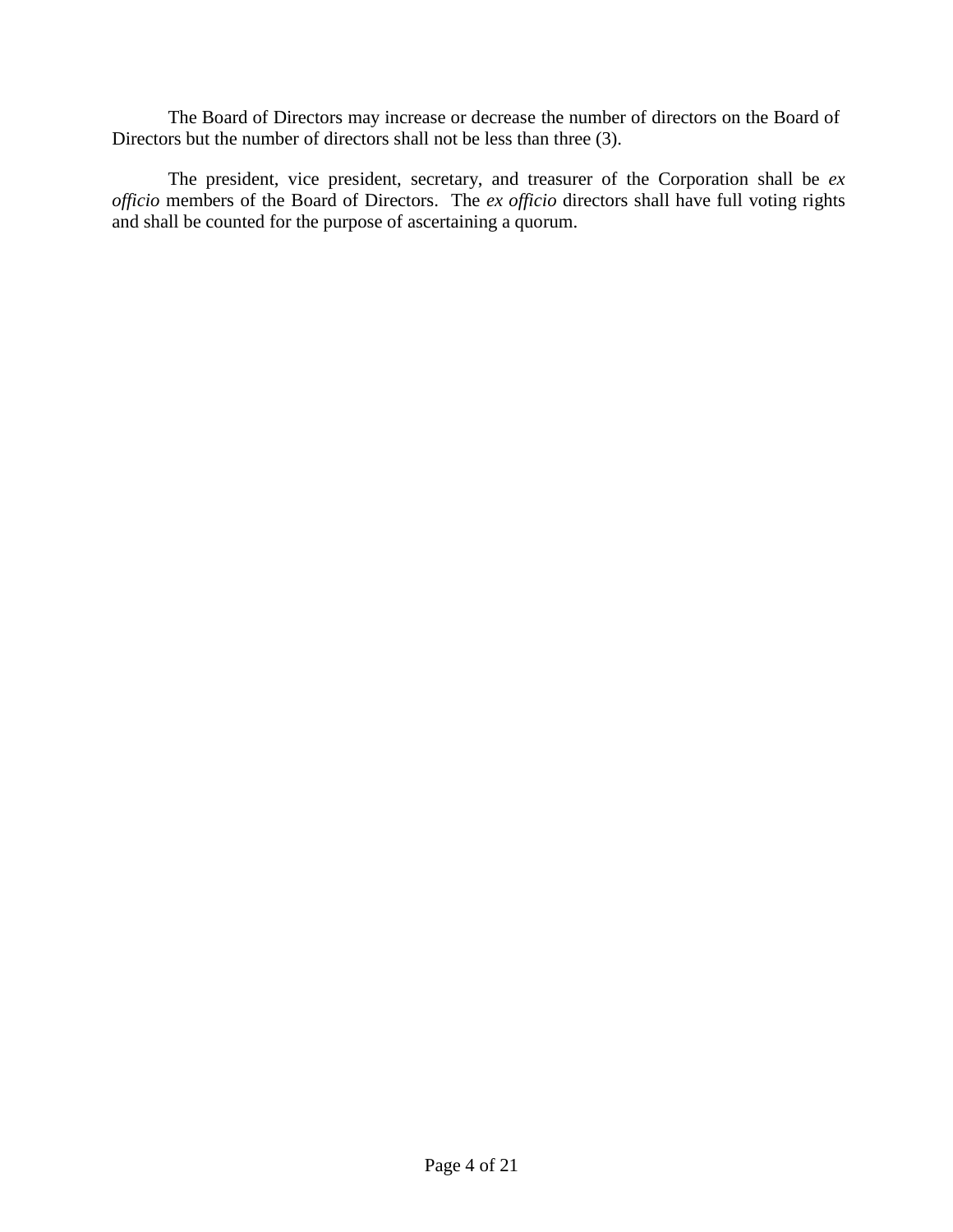# **§ 2. Qualifications.**

Directors shall be of the age of majority in West Virginia and current members of the Corporation.

### **§ 3. Powers.**

Subject to the provisions of West Virginia law and any limitations in the articles of incorporation or these Bylaws relating to action required or permitted to be taken or approved by the members, if any, of this Corporation, the activities and affairs of this Corporation shall be conducted, and all corporate powers shall be exercised by or under the direction of the Board of Directors.

### **§ 4. Duties.**

It shall be the duty of the directors to:

a. Perform all duties imposed on them collectively or individually by law, by the articles of incorporation, or by these bylaws;

b. Appoint and remove, employ and discharge, and, except as otherwise provided in these bylaws, prescribe the duties and fix the compensation, if any, of all officers, agents, and employees of the Corporation;

c. Supervise all officers, agents, and employees of the Corporation to assure that their duties are performed properly;

d. Meet at such times and places as required by these bylaws;

e. Register their addresses with the Secretary of the Corporation, and notices of meetings mailed, electronically mailed (e-mail), facsimiled or telegraphed to them at such addresses shall be valid notices thereof.

### **§ 5. Term of Office.**

Each initial director shall hold office until the first election for directors is held under § 11 of this Article, and until his or her successor qualifies.

Each director shall hold office for a term designated by the Board of Directors, not to exceed three (3) years, and until his or her successor is elected and qualifies.

Upon the expiration of the terms of the initial directors, the Board of Directors shall stagger directors' terms to allow for the election of at least one-third (1/3) of the directors annually.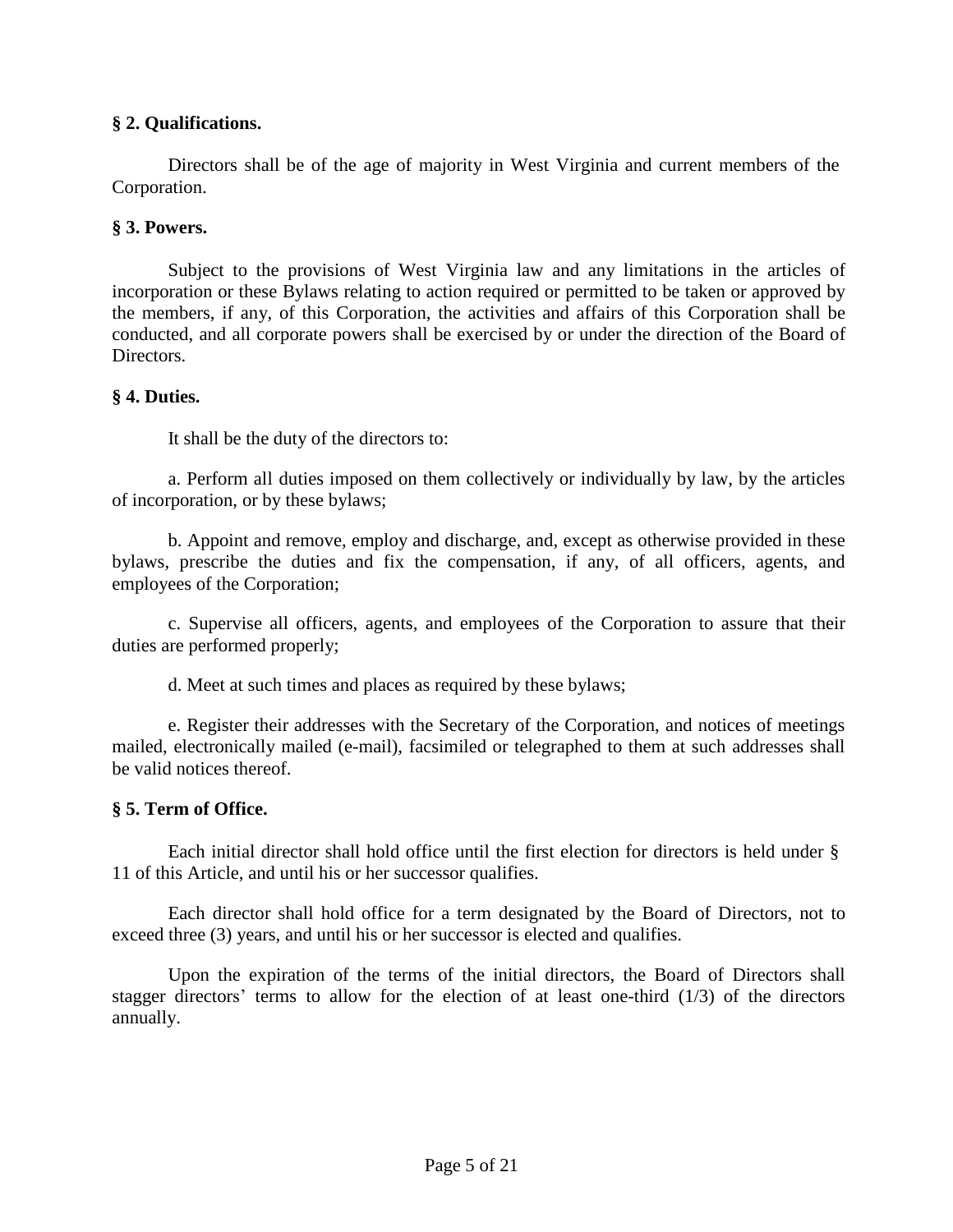### **§ 6. Election of Directors.**

Voting for the election of directors shall be by a manner determined by the Board of Directors and recorded in the meeting minutes. Each director may nominate as many candidates as there are vacant positions. Each director shall cast one vote per candidate and may vote for as many candidates as the number of vacancies on the Board of Directors. The candidates receiving the highest number of votes up to the number of vacancies shall be elected to serve on the Board of Directors.

### **§ 7. Place of Meetings.**

Regular meetings shall be held at a place designated by the Board of Directors or, if no place for a regular meeting has been designated by the Board of Directors, a place designated by the President of the Corporation.

Special meetings shall be held at a place designated by the person or persons calling the meeting.

### **§ 8. Regular Meetings.**

The Board of Directors may establish, by a majority vote, a schedule of regular meetings, and shall schedule at least one regular meeting annually.

If the date and approximate time two or more consecutive meetings of the Board of Directors is fixed by the Board of Directors, each meeting is a regular meeting. All other meetings of the Board of Directors are special meetings.

Regular meetings of the directors may be open to observation by the membership.

A director having three (3) or more consecutive absences from the regular meetings of the Board of Directors shall be deemed to have resigned as a director.

### **§ 9. Special Meetings.**

Special meetings of the Board of Directors may be called by the president of the Corporation, the executive committee, or a majority of the directors. Such meetings shall be held at the principal office of the Corporation or, if different, at the place designated by the person or persons calling the special meeting.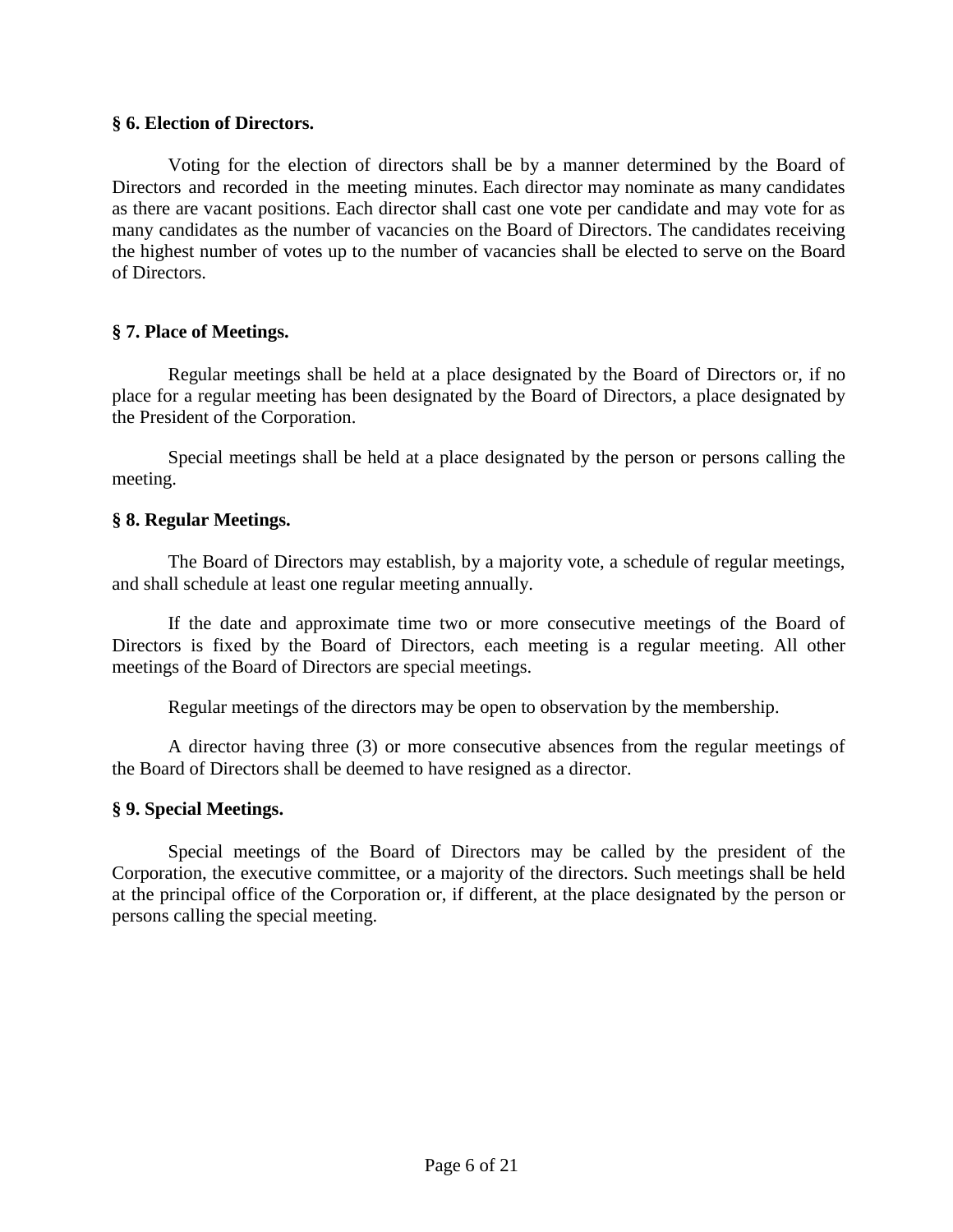### **§ 10. Notice of Meetings.**

A director's attendance at or participation in a meeting waives any required notice to the director of the meeting unless the director at the beginning of the meeting or promptly on the director's arrival at the meeting objects to holding the meeting or transacting business at the meeting and does not thereafter vote for or assent to action taken at the meeting.

Unless otherwise provided by the articles of incorporation, these bylaws, or provisions of West Virginia law, the following provisions shall govern the giving of notice for meetings of the Board of Directors:

**a. Regular Meetings.** No notice need be given of any regular meeting of the Board of Directors.

**b. Special Meetings.** At least 24 hours (1) calendar days' prior notice shall be given by the secretary to each director of each special meeting of the Board of Directors. Such notice may be oral or written, may be given personally, by first class mail, by telephone, by electronic mail (e- mail) or by facsimile machine, and shall state the place, date, and time of the meeting and the matters proposed to be acted upon at the meeting. In the case of facsimile notification or e-mail, the director to be contacted shall acknowledge personal receipt of the facsimile notice or e-mail by a return message or telephone call within twenty-four hours of the first facsimile transmission or e-mail.

**c. Waiver of Notice.** Whenever any notice of a meeting is required to be given to any director of this Corporation under provisions of the articles of incorporation, these bylaws, or the laws of West Virginia, a waiver of notice in writing signed by the director, whether before or after the time of the meeting, shall be equivalent to the giving of such notice.

# **§ 11. Quorum and Voting.**

A majority of the prescribed number of directors shall constitute a quorum for the transaction of business. If a quorum is present when a meeting is convened, the quorum shall be deemed to exist until the meeting is adjourned, notwithstanding the departure of one or more directors. If a quorum is present when a vote is taken, the affirmative vote of a majority of directors present is the act of the Board of Directors unless the articles of incorporation or these bylaws require the vote of a greater number of directors.

No director can have more than one vote on any issue.

A director may appoint a proxy only for the purpose of attaining a quorum by signing an appointment form, either personally or by the director's attorney-in-fact. The appointment does not relieve the director of liability for acts or omissions imposed by law on directors. An appointment of a proxy is effective when received by the Secretary. An appointment is valid for one (1) month unless a different period is expressly provided in the appointment form. An appointment of a proxy is revocable by the director. The death or incapacity of a director appointing a proxy shall not affect the right of the Corporation to accept the proxy's authority unless written notice of death or incapacity is received by the Secretary before the proxy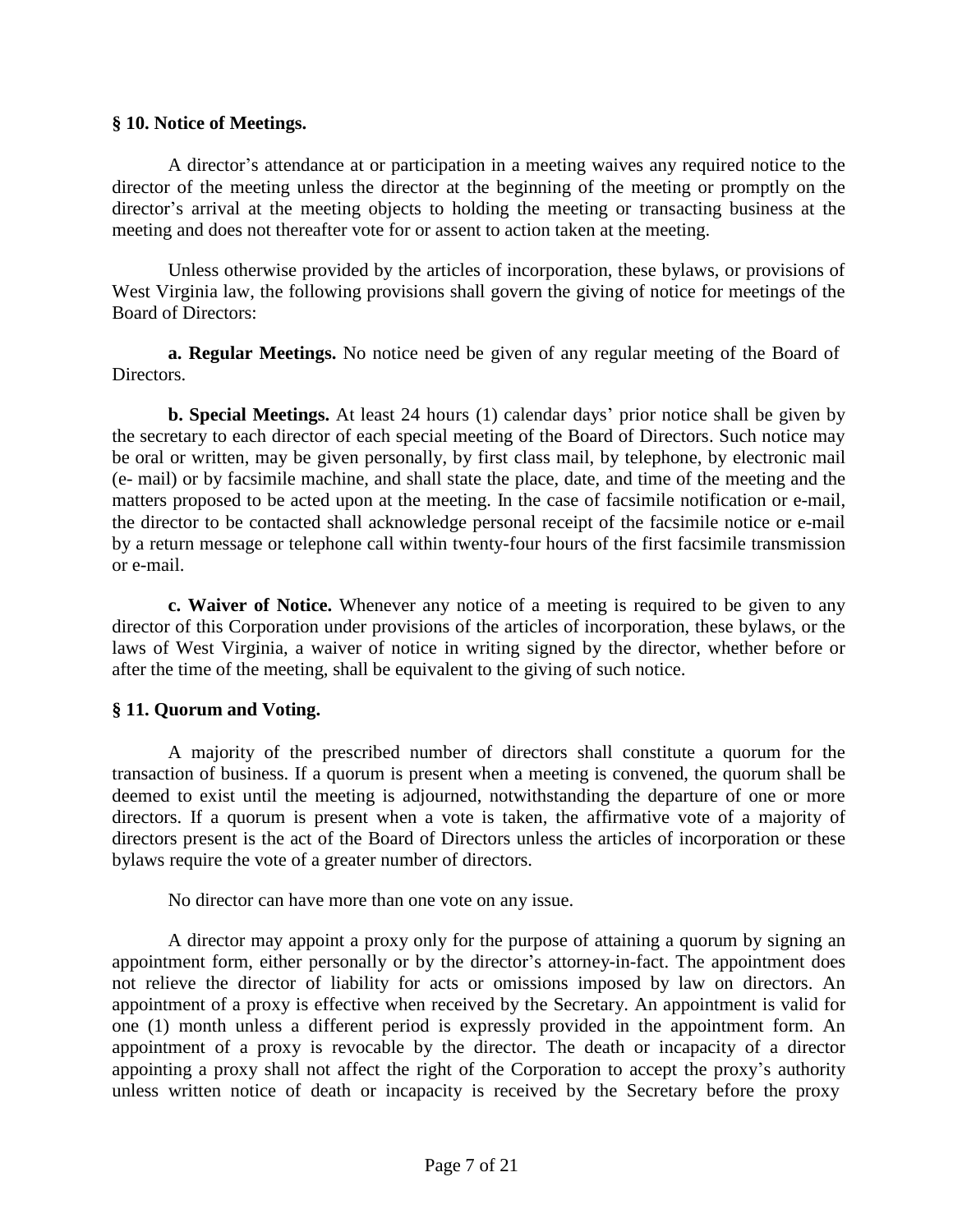exercises its authority under the appointment. Subject to any express limitation on the proxy's authority appearing on the face of the appointment form, the Corporation is entitled to accept the proxy for attaining a quorum. No director may vote by proxy.

A director may participate in a regular or special meeting of the Board of Directors through the use of any means of communication by which all directors participating may simultaneously hear each other during the meeting, and a director participating in a meeting by such means is deemed to be present in person at the meeting.

A director of the Corporation who is present at a meeting of the Board of Directors at which action on any corporate matter is taken shall be presumed to have assented to the action taken unless either: (1) the director objects at the beginning of the meeting or promptly on the director's arrival to holding it or transacting business at the meeting; or (2) the director's dissent or abstention from the action taken is entered in the minutes of the meeting. Such right to dissent as to a specific action taken at a meeting of the Board of Directors shall not be available to a director who voted in favor of such action.

Except as otherwise provided under the articles of incorporation, these bylaws, or provisions of law, no business shall be considered by the Board of Directors at any meeting at which the required quorum is not present, and the only motion which the chair shall entertain at such meeting is a motion to adjourn.

### **§ 12. Majority Action as Board of Directors Action.**

Every act or decision done or made by a majority of the directors present at a meeting duly held at which a quorum is present is the act of the Board of Directors, unless the articles of incorporation, these bylaws, or provisions of law require a greater percentage or different voting rules for approval of a matter by the Board of Directors.

The Board of Directors shall have the right to take any action in the absence of a meeting which it could take at a meeting by obtaining the written consent of all the directors. Any such written consent shall be filed with the minutes of the proceedings of the first regular or special Board of Directors meeting immediately following approval of the action. Facsimiles or electronic mail (e-mail) messages from a director, consenting to an action and showing the director as the initiator is deemed to be the equivalent of written consent.

A record of all actions taken in absence of a meeting shall be kept.

In addition to the minutes of any regular or special Board of Directors meetings, a summary of all official Board of Directors actions and decisions during the prior three (3) calendar months, shall be produced by the tenth calendar day of January, April, July and October and made available to all directors and officers.

# **§ 13. Conduct of Meetings.**

Meetings of the Board of Directors shall be presided over by the president of the Corporation, or, if no such person has been so designated or, in his or her absence, the vice president of the Corporation or, in the absence of each of these persons, by a chairperson chosen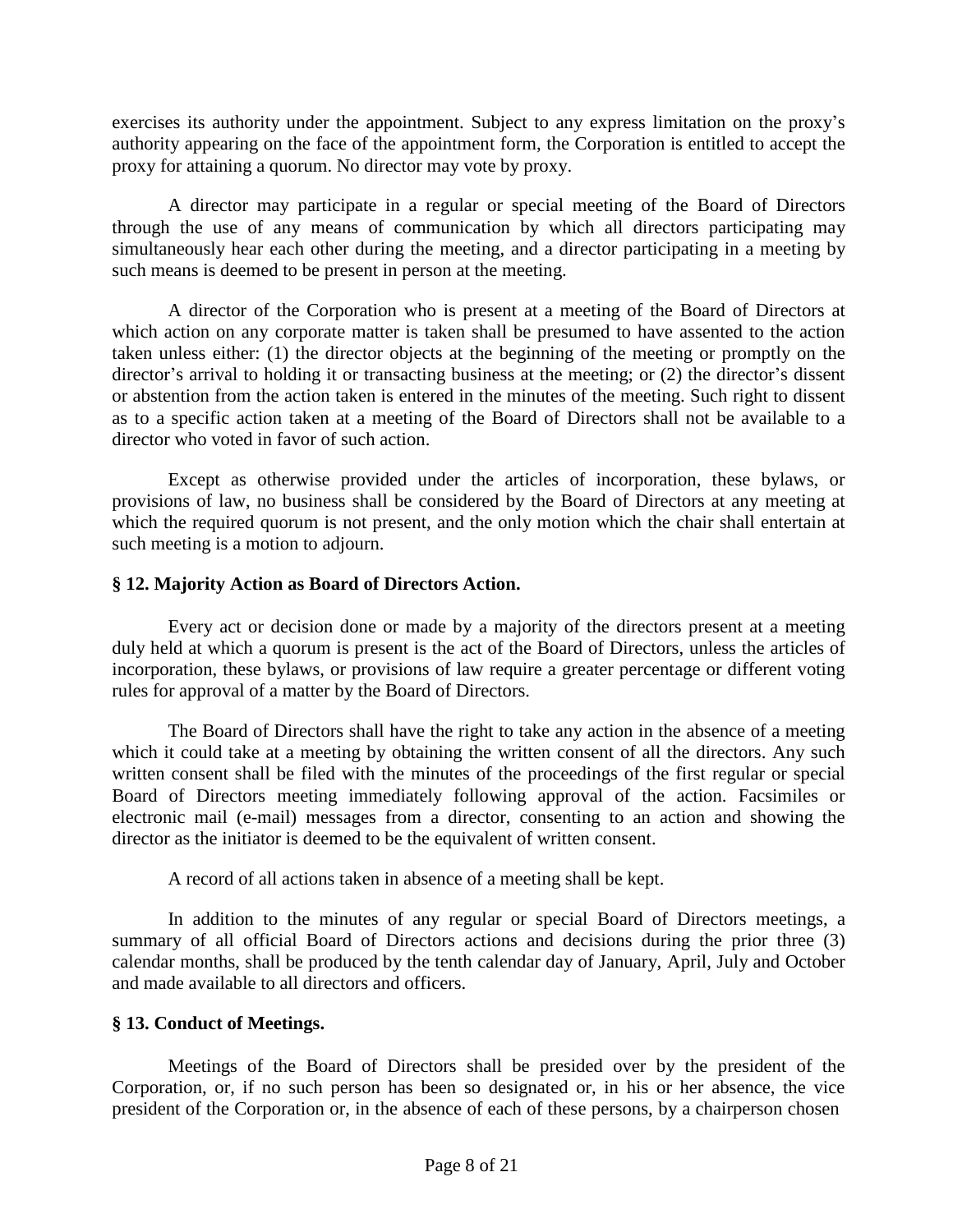by a majority of the directors present at the meeting. The secretary of the Corporation shall act as secretary of all meetings of the Board of Directors, provided that, in his or her absence, the presiding officer shall appoint another person to act as secretary of the meeting.

Meetings shall be governed by Roberts Rules of Order, insofar as such rules are not inconsistent with or in conflict with the articles of incorporation, these bylaws, or with provisions of law.

### **§ 14. Vacancies.**

Vacancies on the Board of Directors shall exist (1) on the death, resignation, or removal of any director, and (2) whenever the number of authorized directors is increased.

Any director may resign effective upon giving written notice to the president, the secretary, or the Board of Directors, unless the notice specifies a later time for the effectiveness of such resignation. No director may resign if the Corporation would then be left without a duly elected director or directors in charge of its affairs, except upon notice to the office of the West Virginia Secretary of State or other appropriate agency of this state.

A director having three (3) or more consecutive absences from the regular meetings of the Board of Directors shall be deemed to have resigned as a director.

Directors may be removed from office, with cause, by an affirmative vote of the majority of the prescribed number of directors, as permitted by and in accordance with the laws of the State of West Virginia.

Unless otherwise prohibited by the articles of incorporation, these bylaws, or provisions of law, vacancies on the Board of Directors may be filled by the affirmative vote of the majority of the remaining directors. If the number of directors then in office is less than a quorum, a vacancy on the Board of Directors may be filled by approval of a majority of the directors then in office or by a sole remaining director. A person elected to fill a vacancy on the Board of Directors shall hold office only until the next election of the Board of Directors or until his or her death, resignation, or removal from office.

# **§ 15. Nonliability of Directors.**

The directors shall not be personally liable for the debts, liabilities, or other obligations of the Corporation.

The personal liability of a director to the Corporation or its members for monetary damages is eliminated for any action taken, or any failure to take any action, as a director or member, except liability for: (A) The amount of a financial benefit received by a director or member to which he or she is not entitled; (B) an intentional infliction of harm on the corporation or the members; (C) a violation of W.Va. Code §31E-8-833 regarding unlawful distributions; or (D) an intentional violation of criminal law.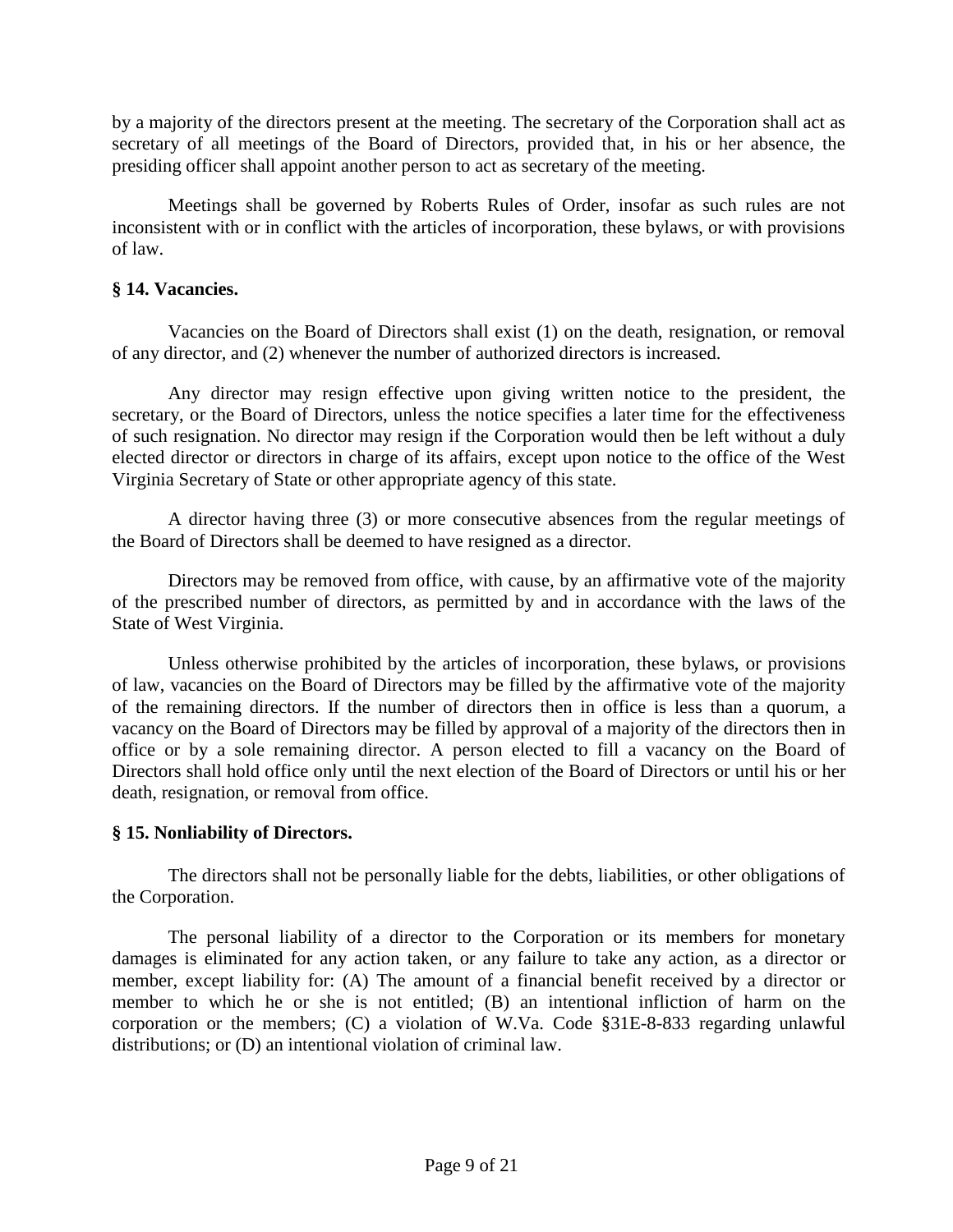### **§ 16. Indemnification by Corporation of Directors and Officers.**

The Corporation shall indemnify a director for liability as that term is defined in W.Va. Code §31E-8-850, to any person for any action taken, or any failure to take any action, as a director, except liability for: (A) Receipt of a financial benefit to which the director is not entitled; (B) an intentional infliction of harm on the corporation or its members; (C) a violation of W.Va. Code §31E-8-833 for unlawful distributions; or (D) an intentional violation of criminal law.

The officers of the Corporation shall be indemnified by the Corporation to the fullest extent permissible under the laws of the State of West Virginia and as may be authorized by the Board of Directors.

Any person who was or is a party or is threatened to be made a party to any threatened, pending, or completed action, suit, or proceeding, whether civil, criminal, administrative, or investigative, and whether formal or informal, by reason of the fact that he is or was a director, officer, employee, fiduciary or agent of the Corporation or is or was serving at the request of the Corporation as a director, officer, partner, trustee, employee, or agent of any foreign or domestic Corporation or of any partnership, joint venture, trust, other enterprise or employee benefit plan ("Any Proper Person" or "Proper Person"), shall be indemnified by the Corporation against expenses (including attorneys' fees), judgments, penalties, fines, (including any excise tax assessed with respect to an employee benefit plan) and amounts paid in settlement reasonably incurred by him in connection with such action, suit or proceeding if it is determined by the groups set forth in this Section of these bylaws that he conducted himself in good faith and that he: (1) reasonably believed, in the case of conduct in his official capacity with the Corporation, that his conduct was in the Corporation's best interest, or; (2) in all other cases (except criminal cases) believed that his conduct was at least not opposed to the Corporation's best interests, or; (3) with respect to criminal proceedings had no reasonable cause to believe his conduct was unlawful. A person will be deemed to be acting in his official capacity while acting as a director, officer, employee or agent of this Corporation and not when he is acting on this Corporation's behalf for some other entity.

The Corporation shall indemnify Any Proper Person who has been wholly successful on the merits or otherwise, in defense of any action, suit, or proceeding referred to in this Section of these bylaws, against expenses (including attorneys' fees) reasonably incurred by him in connection with the proceeding without the necessity of any action by the Corporation other than the determination in good faith that the defense has been wholly successful.

The termination of any action, suit or proceeding by judgment, order, settlement or conviction, or upon a plea of nolo contendere or its equivalent shall not of itself create a presumption that the person seeking indemnification did not meet the standards of conduct described in these bylaws. Entry of a judgment by consent as part of a settlement shall not be deemed an adjudication of liability.

In all cases, except where there is a right to indemnification as set forth in these bylaws or where indemnification is ordered by a court, any indemnification shall be made by the Corporation only as authorized in the specific case upon a determination by a proper group that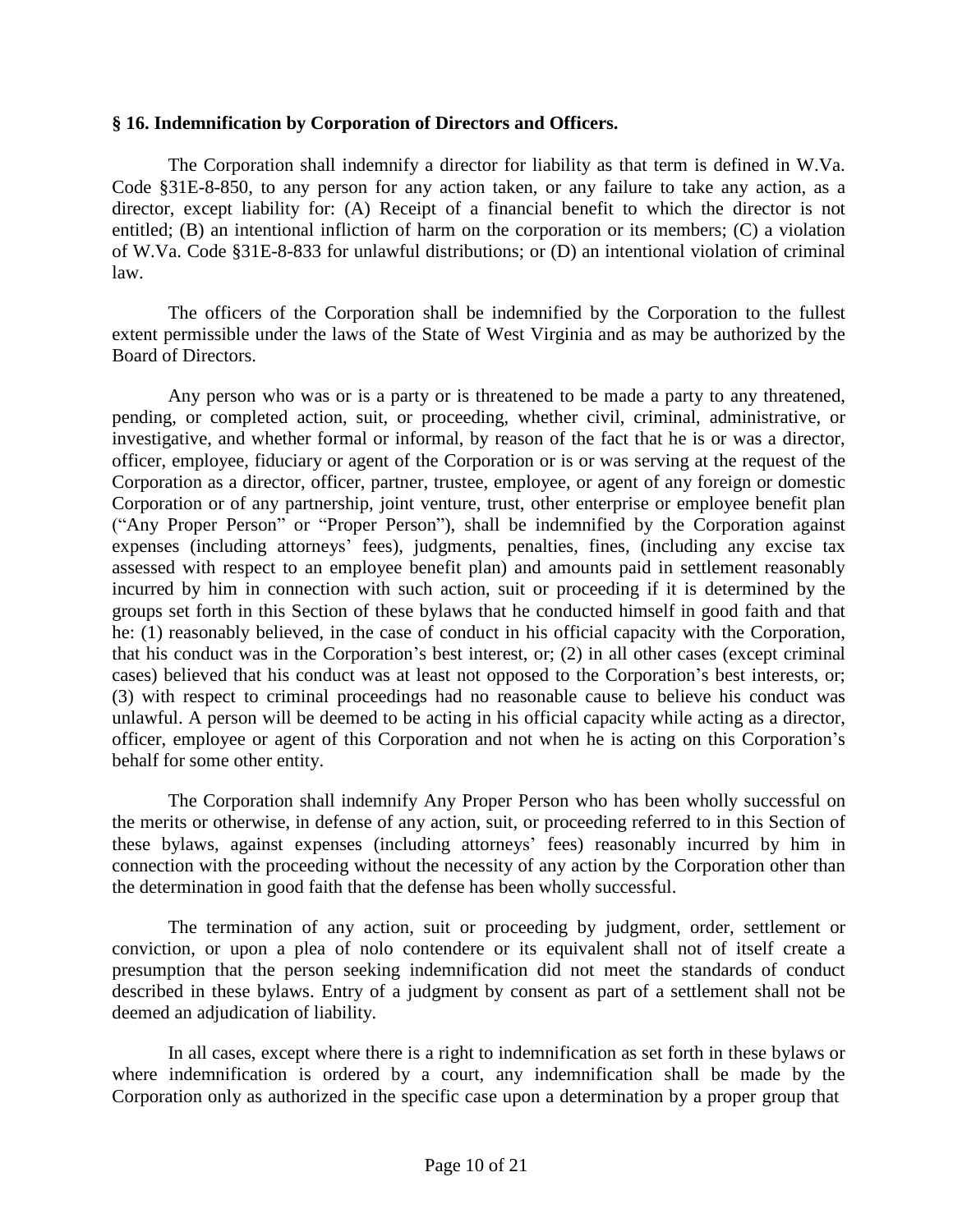indemnification of the Proper Person is permissible under the circumstances because he has met the applicable standards of conduct set forth in this Section of these bylaws. This determination shall be made by the Board of Directors by a majority vote of a quorum, which quorum shall consist of directors not parties to the proceeding. If a Quorum cannot be obtained, the determination shall be made by a majority vote of a committee of the Board of Directors designated by the Board of Directors, which committee shall consist of two or more directors not parties to the proceeding, except that directors who are parties to the proceeding may participate in the designation of directors for the committee. If a Quorum of the Board of Directors cannot be obtained or the committee cannot be established, or even if a Quorum can be obtained or the committee can be established but such Quorum or committee so directs, the determination shall be made by independent legal counsel selected by a vote of a Quorum of the Board of Directors or a committee in the manner specified in this Section or, if a Quorum of the full Board of Directors cannot be obtained and a committee cannot be established, by independent legal counsel selected by a majority vote of the full Board of Directors (including directors who are parties to the action).

Any Proper Person may apply for indemnification to the court conducting the proceeding or to another court of competent jurisdiction for mandatory indemnification under this Section of these bylaws, including indemnification for reasonable expenses incurred to obtain court-ordered indemnification. If the court determines that the director is fairly and reasonably entitled to indemnification in view of all the relevant circumstances, whether or not he met the standards of conduct set forth in this Section of these bylaws or was adjudged liable in the proceeding, the court may order such indemnification as the court deems proper, except that if the individual has been adjudged liable, indemnification shall be limited to reasonable expenses incurred.

Expenses (including attorneys' fees) incurred in defending a civil or criminal action, suit or proceeding may be paid by the Corporation to Any Proper Person in advance of the final disposition of such action, suit or proceeding upon receipt of: (1) a written affirmation of such Proper Person's good faith belief that he has met the standards of conduct prescribed in this Section of these bylaws; (2) a written undertaking, executed personally or on his behalf, to repay such advances if it is ultimately determined that he did not meet the prescribed standards of conduct (the undertaking shall be an unlimited general obligation of the Proper Person but need not be secured and may be accepted without reference to financial ability to make repayment); and (3) a determination is made by the proper group (as described in this Section these bylaws), that the facts as then known to the group would not preclude indemnification.

### **§ 17. Insurance for Corporate Agents.**

Except as may be otherwise provided under provisions of law, the Board of Directors may adopt a resolution authorizing the purchase and maintenance of insurance on behalf of any agent of the Corporation (including a director, officer, employee, or other agent of the Corporation) against liabilities asserted against or incurred by the agent in such capacity or arising out of the agent's status as such, whether or not the Corporation would have the power to indemnify the agent against such liability under the articles of incorporation, these bylaws, or provisions of law.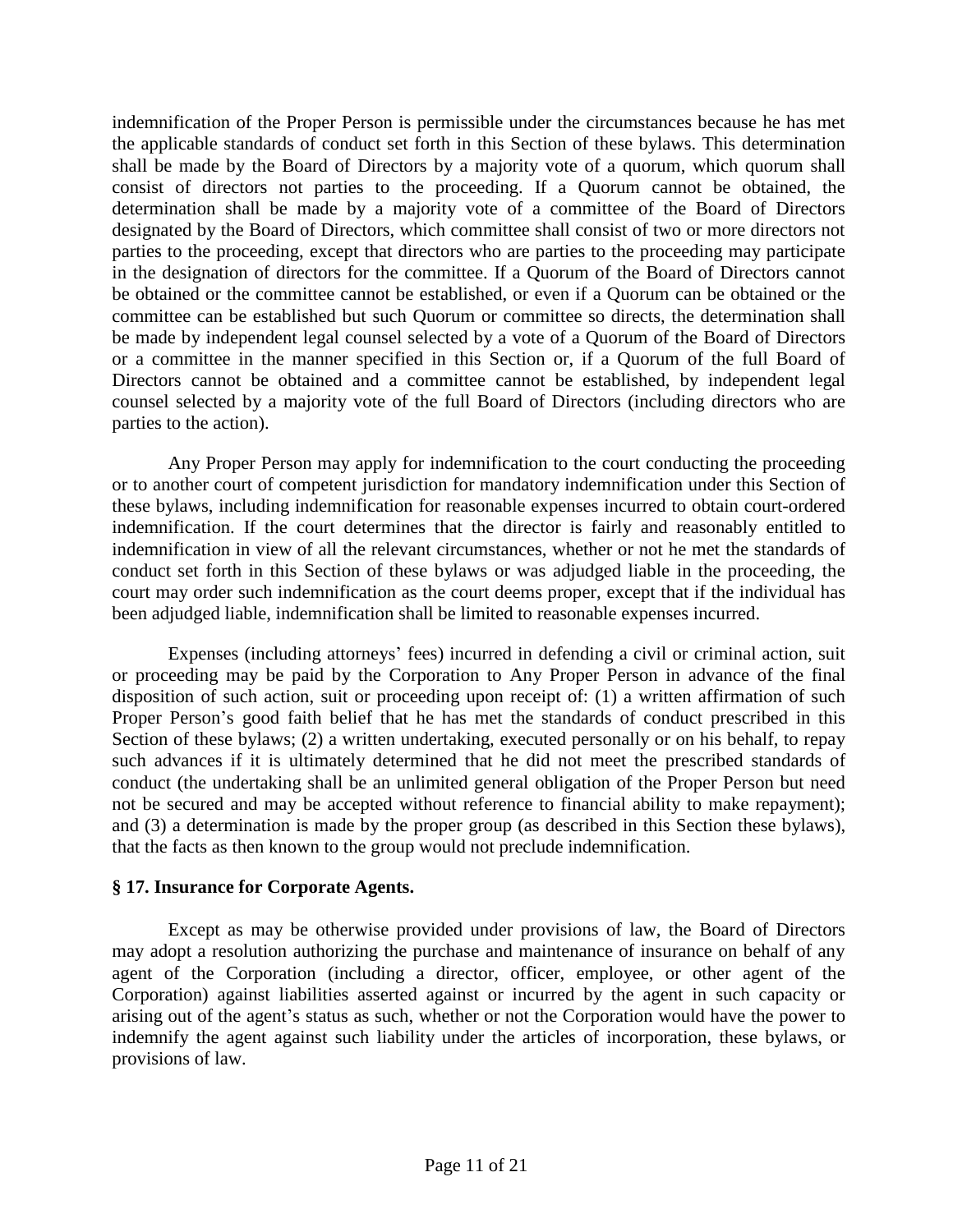# **Article 4. Officers.**

### **§ 1. Designation of Officers.**

The officers of the Corporation shall be a president, a vice president, a secretary, and a treasurer. The duties of the secretary and treasurer may be combined with any other officer except the president.

The Corporation may also have one or more vice presidents, assistant secretaries, assistant treasurers, and other such officers with such titles as may be determined from time to time by the Board of Directors.

### **§ 2. Qualifications.**

Only members of this Corporation may serve as officers of this Corporation. Directors may be officers but shall not be entitled to more than one vote on the Board of Directors by reason of being both a director and an officer.

### **§ 3. Election and Term of Office.**

The election of the officers shall take place within thirty (30) calendar days following each annual election of Directors.

The officers of the Corporation shall be elected annually by the Board of Directors and each shall hold office for one (1) year unless he or she shall sooner resign, or shall be removed or otherwise disqualified to serve or until his or her successor shall be elected and qualified, whichever occurs first.

### **§ 4. Removal and Resignation.**

Any officer may be removed, with cause, by the Board of Directors, at any time. Any officer may resign at any time by giving written notice to the Board of Directors or to the president or secretary of the Corporation. Any such resignation shall take effect at the date of receipt of such notice or at any later date specified therein, and, unless otherwise specified therein, the acceptance of such resignation shall not be necessary to make it effective.

#### **§ 5. Vacancies.**

Any vacancy in any office may be filled by appointment by the Board of Directors. The officer appointed to such vacancy shall serve only for the remainder of the term of the officer he or she replaces.

#### **§ 6. Temporary Absence.**

In the event any officer is temporarily unable or unavailable to perform his or her duties, the Board of Directors may designate or appoint any officer, director or member to fulfill those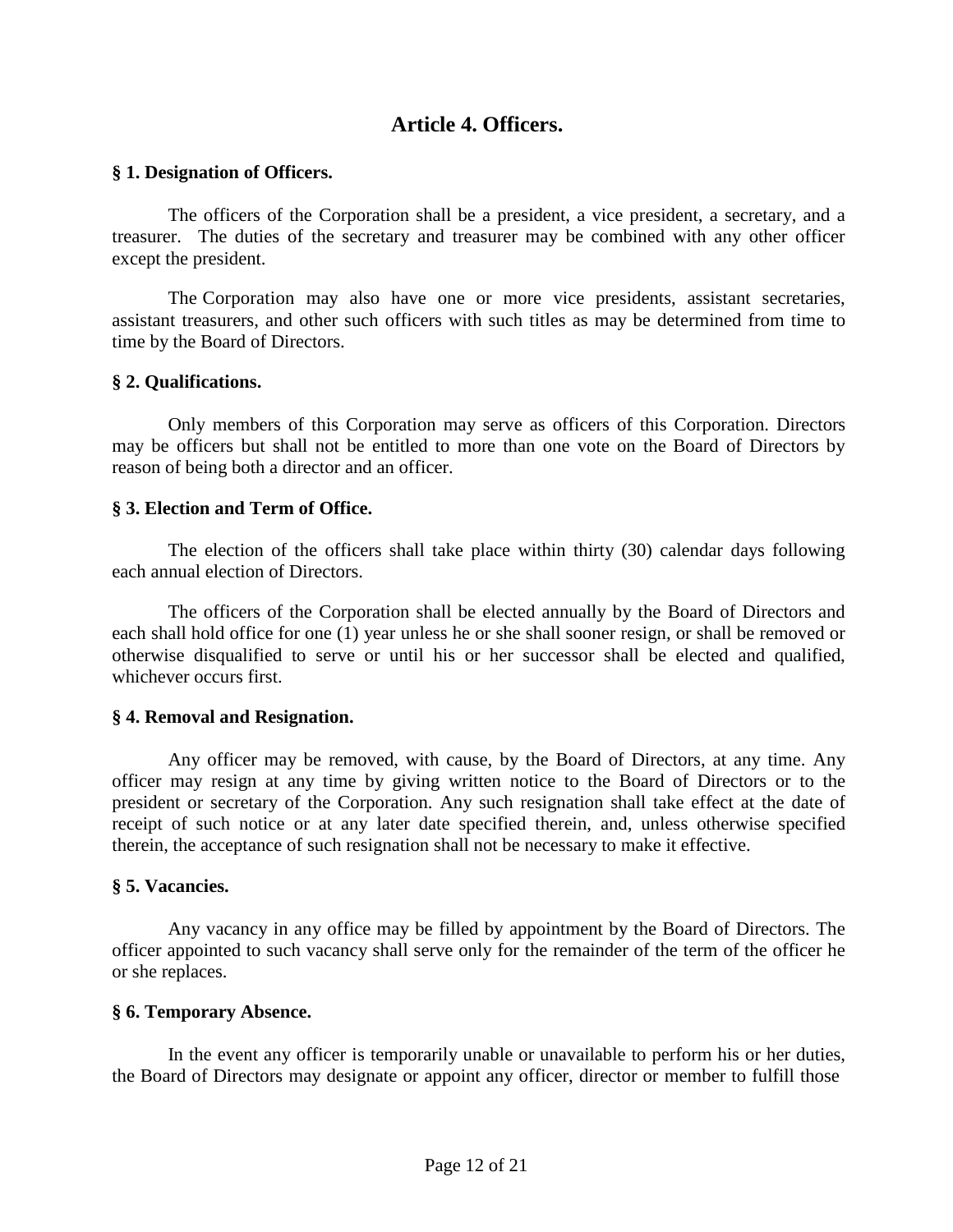duties for a period not to exceed ninety (90) calendar days. The Board of Directors may renew the appointment for an additional ninety (90) calendar days.

Any officer unable or unavailable to perform his or her duties, as determined by the Board of Directors, for more than one hundred eighty (180) consecutive calendar days shall be deemed to have resigned and the Board of Directors will fill the vacancy according to these bylaws.

# **§ 7. Duties of President.**

The president shall be the chief executive officer of the Corporation and shall, subject to the control of the Board of Directors, supervise and control the affairs of the Corporation and the activities of the officers. He or she shall perform all duties incident to his or her office and such other duties as may be required by law, by the articles of incorporation or by these bylaws, or which may be prescribed from time to time by the Board of Directors. The president shall preside at all meetings of the Board of Directors and at all meetings of the members. Except as otherwise expressly provided by law, by the articles of incorporation or by these bylaws, the president shall, in the name of the Corporation, execute such deeds, mortgages, bonds, contracts, checks, or other instruments which may from time to time be authorized by the Board of Directors.

### **§ 8. Duties of Vice President.**

In the absence of the president, or in the event of his or her inability or refusal to act, the vice president shall perform all the duties of the president, and when so acting shall have all the powers of, and be subject to all the restrictions on, the president. The vice president shall have other powers and perform such other duties as may be prescribed by law, by the articles of incorporation or by these bylaws, or as may be prescribed by the Board of Directors.

# **§ 9. Duties of Secretary.**

The secretary shall:

Certify and keep at the principal office of the Corporation the original, or a copy, of these bylaws as amended or otherwise altered to date and converted to an electronic format in as expedient matter as the Secretary shall deem appropriate.

Keep at the principal office of the Corporation or at such other place as the Board of Directors may determine, a book of minutes of all meetings of the directors, and, if applicable, meetings of committees of directors and of members, recording therein the time and place of holding, whether regular or special, how called, how notice thereof was given, the names of those present or represented at the meeting and the proceedings thereof.

See that all notices are duly given in accordance with the provisions of these bylaws or as required by law.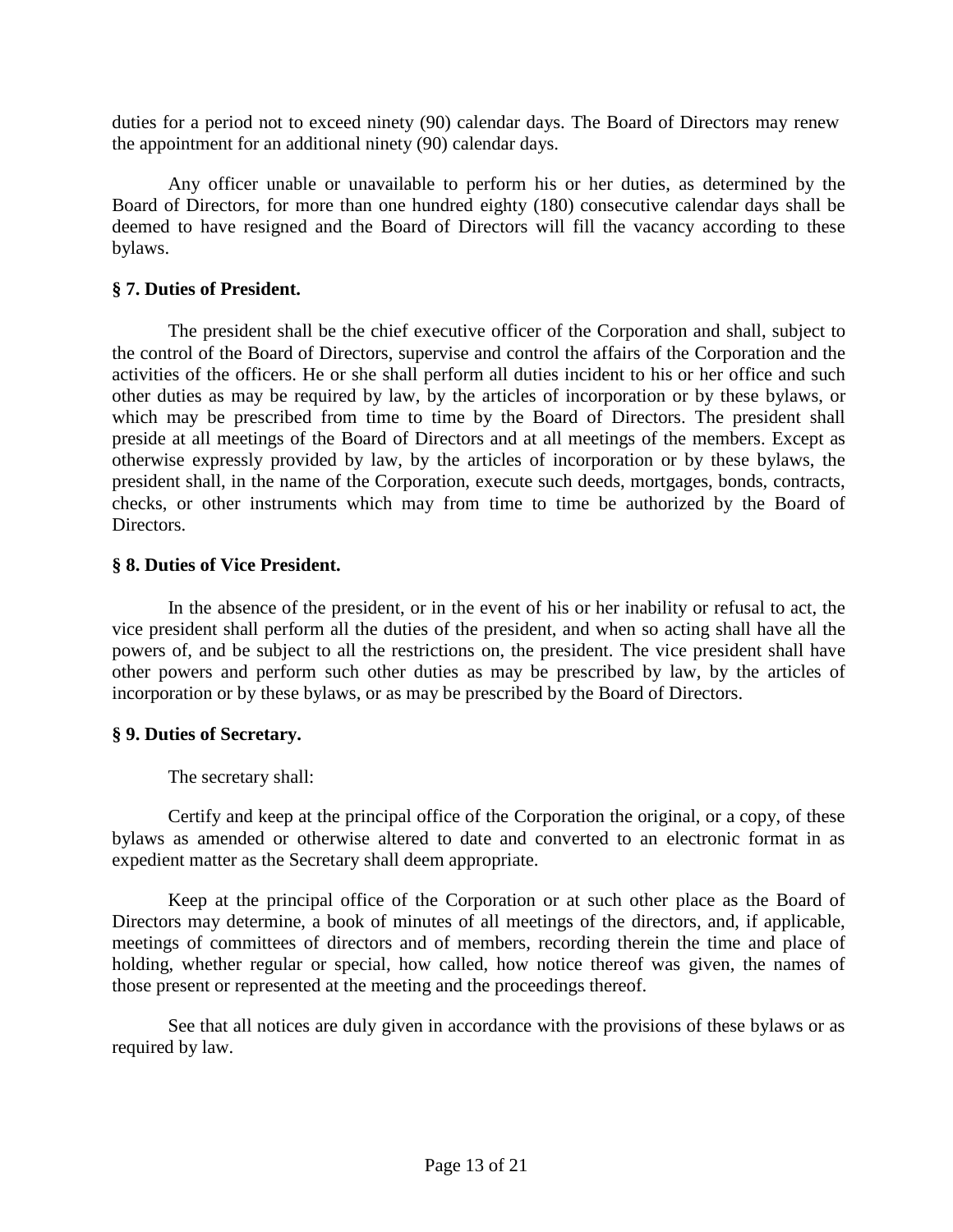Be custodian of the records and of the seal of the Corporation and affix the seal, as authorized by law or the provisions of these bylaws, to duly executed documents of the Corporation.

Keep at the principal office of the Corporation or at such other place as the Board of Directors may determine a membership book containing the name and address of each and any members, and, in the case where any membership has been terminated, he or she shall record such fact in the membership book together with the date on which such membership ceased.

Exhibit at all reasonable times to any director of the Corporation, or to his or her agent or attorney, on request therefor, the bylaws, the membership book, and the minutes of the proceedings of the directors of the Corporation in electronic format.

In general, perform all duties incident to the office of secretary and such other duties as may be required by law, by the articles of incorporation or by these bylaws, or which may be assigned to him or her from time to time by the Board of Directors.

### **§ 10. Duties of Treasurer.**

The treasurer shall:

Have charge and custody of, and be responsible for, all funds and securities of the Corporation, and deposit all such funds in the name of the Corporation in such banks, trust companies, or other depositories as shall be selected by the Board of Directors.

Receive, and give receipt for, monies due and payable to the Corporation from any source whatsoever.

Disburse, or cause to be disbursed, the funds of the Corporation as may be directed by the Board of Directors, taking proper vouchers for such disbursements.

Keep and maintain adequate and correct accounts of the Corporation's properties and business transactions, including accounts of its assets, liabilities, receipts, disbursements, gains, and losses.

Exhibit at all reasonable times the books of account and financial records to any director of the Corporation, or to his or her agent or attorney, on request therefor.

Render to the president and directors, whenever requested, an account of any or all of his or her transactions as Treasurer and of the financial condition of the Corporation.

Prepare, or cause to be prepared, and certify, or cause to be certified, the financial statements to be included in any required reports.

In general, perform all duties incident to the office of treasurer and such other duties as may be required by law, by the articles of incorporation or by these bylaws, or which may be assigned to him or her from time to time by the Board of Directors.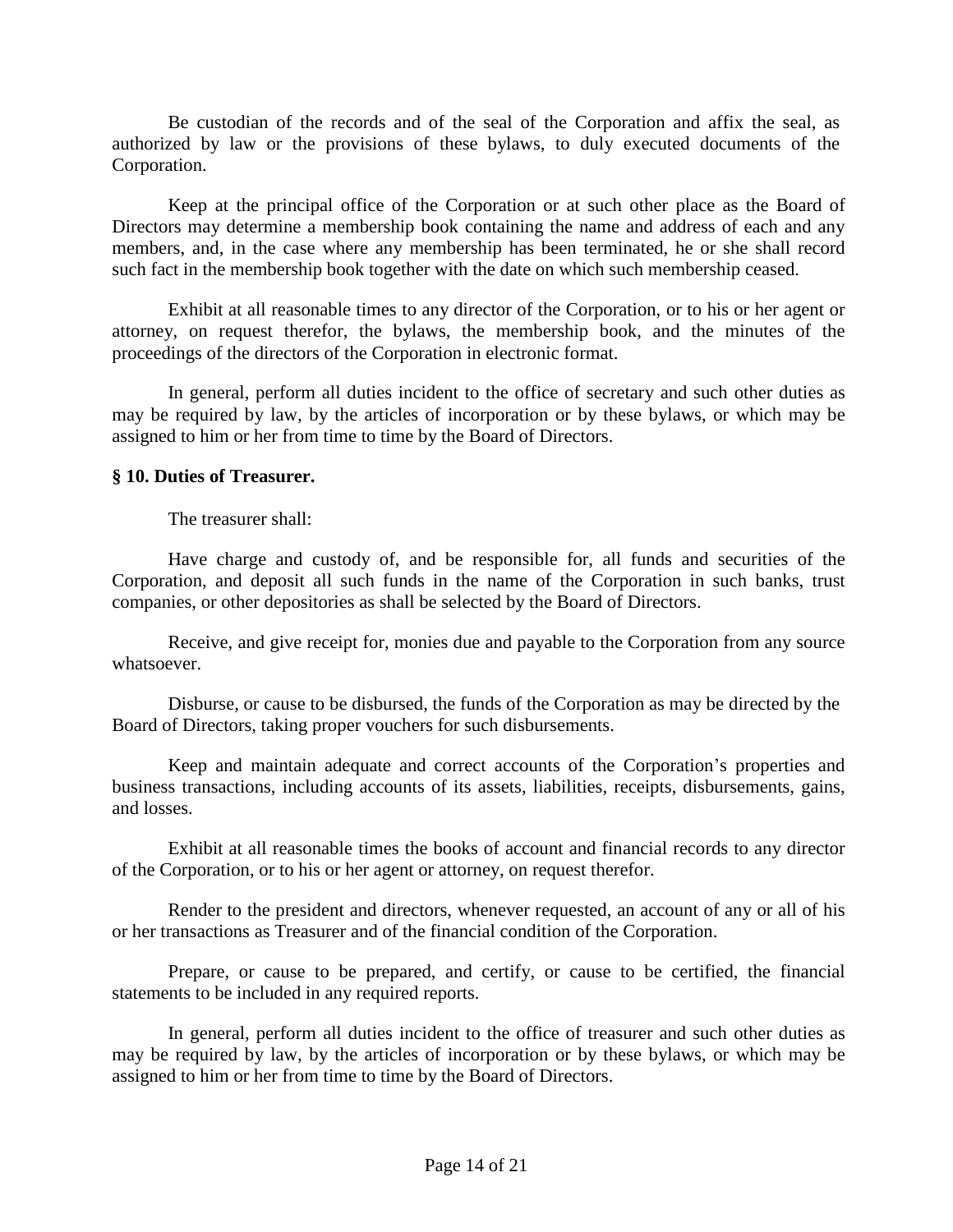The treasurer shall give to the Corporation such fidelity bond as may be required by the Board of Directors and the premium therefor shall be paid by the Corporation as an operating expense.

These duties shall have been considered duly discharged through electronic means.

# **Article 5. Committees.**

# **§ 1. Executive Committee.**

The Board of Directors may, by a majority vote of its members, designate an executive committee consisting of not less than three (3) directors and may delegate to the executive committee the powers and authority of the Board of Directors in the management of the business and affairs of the Corporation, to the extent permitted, and except as may otherwise be provided, by provisions of law. However, any executive committee may not (a) approve or propose to members action that West Virginia law requires be approved by members; (b) fill vacancies on the Board of Directors or on any of its committees; (c) amend articles of incorporation; (d) adopt, amend, or repeal bylaws; (e) approve a plan of merger; (f) approve a sale, lease, exchange or other disposition of all, or substantially all, of the property of the Corporation; (g) approve a proposal to dissolve; (h) change the name of the Corporation; or (i) authorize distributions. Any executive committee and its members shall be governed by the same requirements regarding meetings, action without meetings, notice and waiver of notice, quorum and voting requirements as are applicable to the Board of Directors and its members. The president of the Corporation shall be an *ex officio* member and chairman of any executive committee created under this section, with full voting rights.

By a majority vote of the directors, the Board of Directors may at any time revoke or modify any or all of the executive committee authority so delegated, increase or decrease but not below three (3) the number of the members of the executive committee, and fill vacancies on the executive committee from the members of the Board of Directors. The executive committee shall keep regular minutes of its proceedings, cause them to be filed with the corporate records, and report the same to the Board of Directors from time to time as the Board of Directors may require.

### **§ 2. Other Committees.**

The Corporation shall have such other committees as may from time to time be designated by resolution of the Board of Directors. Each committee shall consist of one or more directors. The director(s) on each committee may appoint persons who are not directors or members of the Corporation to serve on the respective committee. Except with regard to any audit committee, any special committee designated by the Board of Directors to handle matters in which the Board of Directors or any director has a conflict of interest, or other committees the Board of Directors is required by law to establish and delegate specified corporate powers, these committees shall act in an advisory capacity to the Board of Directors.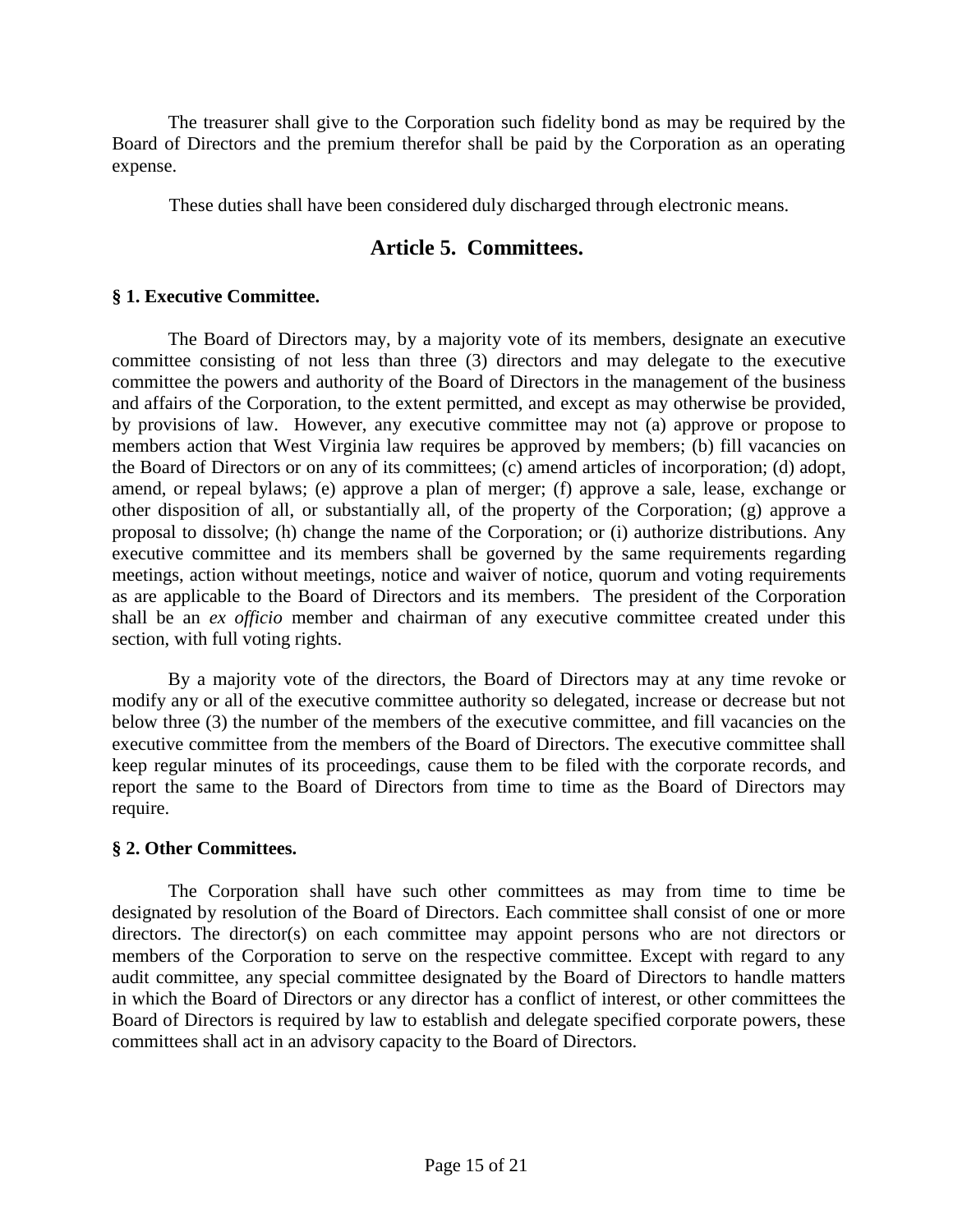### **§ 3. Meetings and Action of Committees.**

Meetings and action of committees shall be governed by, noticed, held, and taken in accordance with the provisions of these bylaws concerning meetings of the Board of Directors, with such changes in the context of such bylaw provisions as are necessary to substitute the committee and its members for the Board of Directors and its members, except that the time for regular and special meetings of committees may be fixed by resolution of the Board of Directors or by the committee. The Board of Directors may also adopt rules and regulations pertaining to the conduct of meetings of committees to the extent that such rules and regulations are not inconsistent with the provisions of these bylaws.

# **Article 6. Execution of Instruments, Deposits, and Funds.**

### **§ 1. Execution of Instruments.**

The Board of Directors, except as otherwise provided in these bylaws, may by resolution authorize any officer or agent of the Corporation to enter into any contract or execute and deliver any instrument in the name of and on behalf of the Corporation, and such authority may be general or confined to specific instances. Unless so authorized, no officer, agent, or employee shall have any power or authority to bind the Corporation by any contract or engagement or to pledge its credit or to render it liable monetarily for any purpose or in any amount.

### **§ 2. Checks and Notes.**

Except as otherwise specifically determined by these bylaws, or by resolution of the Board of Directors, or as otherwise required by law, checks, drafts, promissory notes, orders for the payment of money, and other evidence of indebtedness of the Corporation shall be signed by the president, or signed by the treasurer and approved by the president of the Corporation. Record of approval by the president must be recorded.

### **§ 3. Deposits.**

All funds of the Corporation shall be deposited from time to time to the credit of the Corporation in such banks, trust companies, or other depositories as the Board of Directors may select.

### **§ 4. Gifts.**

The Board of Directors may accept on behalf of the Corporation any contribution, gift, bequest, or devise for purposes of this Corporation.

### **§ 5. No Loans.**

This Corporation will loan no money to any of its members, directors or officers.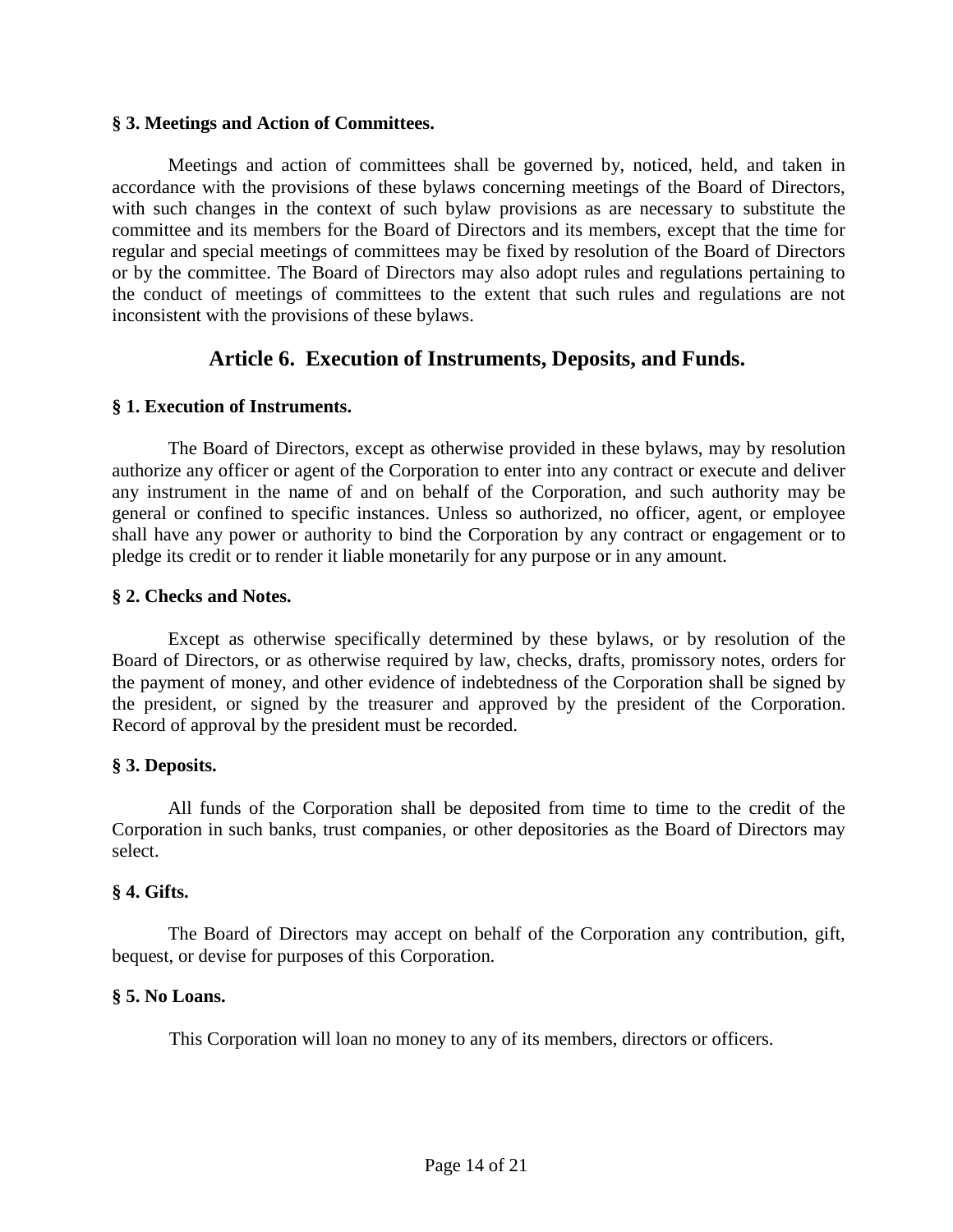### **§ 6. No Vested Rights.**

No member of this Corporation has any vested right, interest, or privilege of, in, or to the assets, income or property of the Corporation.

# **Article 7. Corporate Records, Reports, and Seal.**

# **§ 1. Maintenance of Corporate Records.**

The Corporation shall keep at its principal office or at any other place designated by the Board of Directors:

a. Minutes of all meetings of directors, committees of the Board of Directors, and, if this Corporation has members, of all meetings of members, indicating the time and place of holding such meetings, whether regular or special, how called, the notice given, and the names of those present and the proceedings thereof;

b. Adequate and correct books and records of account, including accounts of its properties and business transactions and accounts of its assets, liabilities, receipts, disbursements, gains, and losses;

c. A record of its members, if any, indicating their names and addresses and, if applicable, the class of membership held by each member and the termination date of any membership;

d. A copy of the articles of incorporation and bylaws as amended to date, which shall be open to inspection by the members, if any, of the Corporation at all reasonable times during office hours.

# **§ 2. Corporate Seal.**

The Board of Directors may adopt, use, and at will alter, a corporate seal. Such seal shall be kept at the principal office of the Corporation or at any other place designated by the Board of Directors. Failure to affix the seal to corporate instruments, however, shall not affect the validity of any such instrument.

### **§ 3. Directors' Inspection Rights.**

Every director shall have the absolute right at any reasonable time to inspect and copy all books, records, and documents of every kind and to inspect the physical properties of the Corporation and shall have such other rights to inspect the books, records, and properties of this Corporation as may be required under the articles of incorporation, other provisions of these bylaws, and provisions of law. This may be satisfied by electronic means.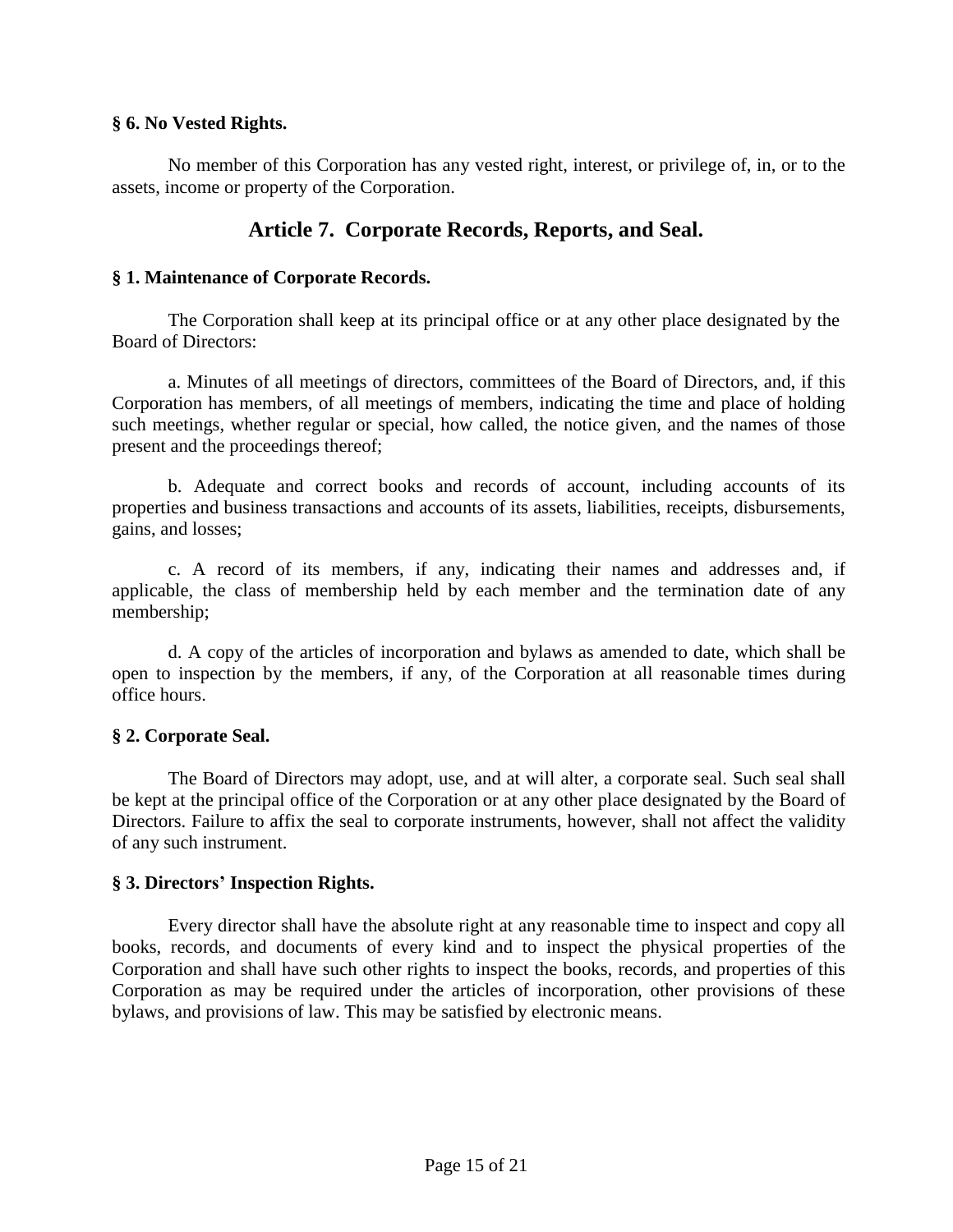### **§ 4. Members' Inspection Rights.**

Each and every member shall have the right, for a purpose reasonably related to such person's interest as a member, to inspect at a reasonable time the books, records, or minutes of proceedings of the members, the Board of Directors, or committees of the Board of Directors, upon written demand on the secretary of the Corporation by the member, for a purpose reasonably related to such person's interests as a member.

Members shall have such other rights to inspect the books, records, and properties of this Corporation as may be required under the articles of incorporation, other provisions of these bylaws, and provisions of law, via electronic means.

### **§ 5. Right to Copy and Make Extracts.**

Any inspection under the provisions of this article may be made in person or by agent or attorney and the right to inspection shall include the right to copy and make extracts.

### **§ 6. Periodic Report.**

The Board of Directors shall cause any annual or periodic report required under law to be prepared and delivered to an office of the State of West Virginia or to the members, if any, of this Corporation, to be so prepared and delivered within the time limits set by law.

# **Article 8. Amendment of Bylaws or Articles of Incorporation.**

### **§ 1. Amendment.**

Subject to the power of the voting class or classes of members, if any, of this Corporation to adopt, amend, or repeal the bylaws of this Corporation, and except as may otherwise be specified under provisions of law, these bylaws, the articles of incorporation, or any part of these bylaws or the articles of incorporation, may only be altered, amended, or repealed and new bylaws or articles of incorporation adopted, by an affirmative vote of a minimum of two-thirds (2/3) of the Board of Directors.

# **Article 9. Construction and Terms.**

If there is any conflict between the provisions of these bylaws and the articles of incorporation of this Corporation, the provisions of the articles of incorporation shall govern.

Should any of the provisions or portions of these bylaws be held unenforceable or invalid for any reason, the remaining provisions and portions of these bylaws shall be unaffected by such holding.

All references in these bylaws to the articles of incorporation shall be to the articles of incorporation, certificate of incorporation, organizational charter, corporate charter, or other founding document of this Corporation filed with an office of the State of West Virginia and used to establish the legal existence of this Corporation.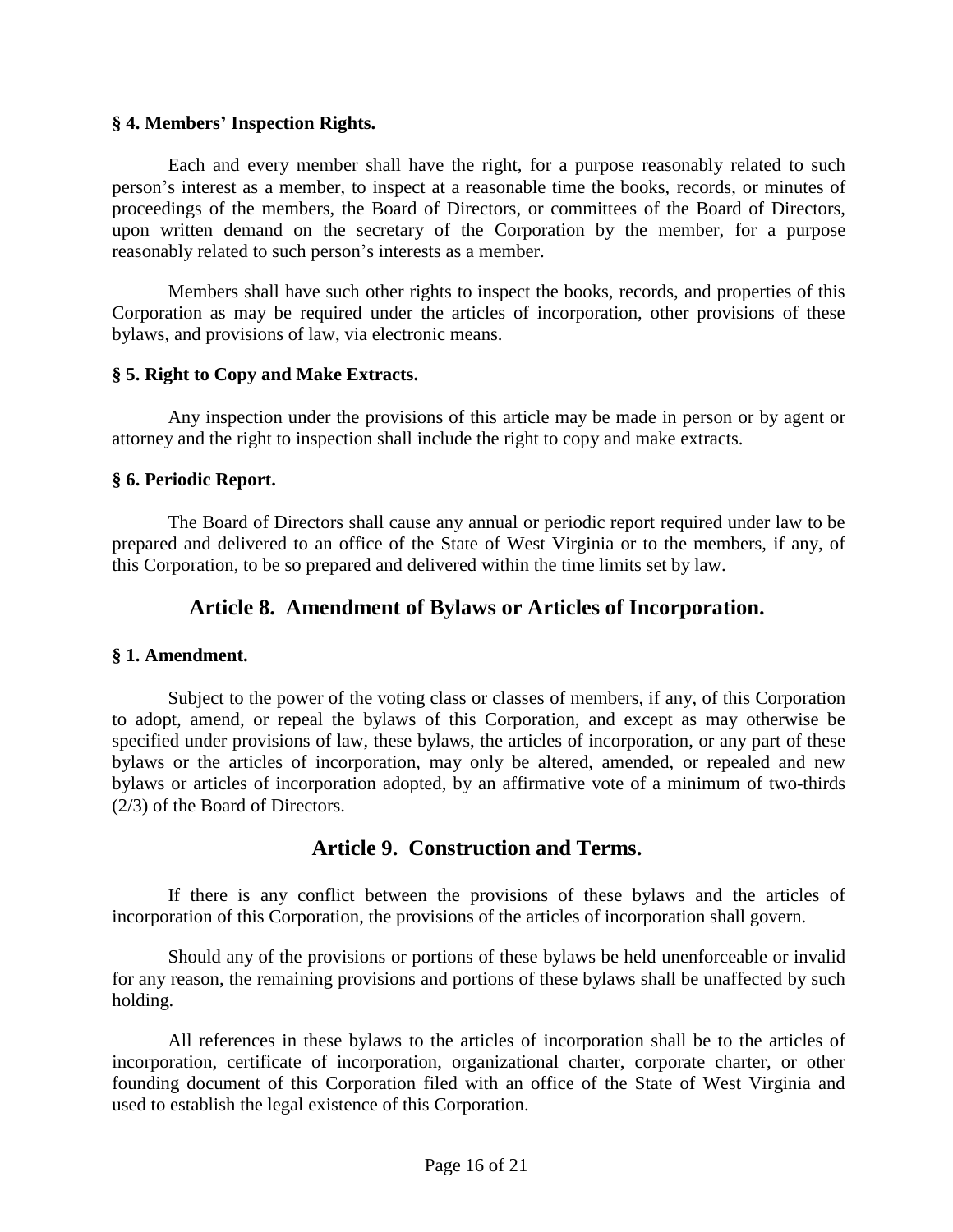# **Article 10. Members.**

### **§ 1. Determination and Rights of Members.**

The Corporation shall have only two (2) classes of members: Basic and Executive. No member shall hold more than one membership in the Corporation. Except as expressly provided in or authorized by the articles of incorporation, the bylaws of this Corporation, or provisions of law, all memberships shall have the same rights, privileges, restrictions, and conditions. Only Executive members shall have voting rights.

### **§ 2. Qualifications of Members.**

The qualifications for membership in this Corporation are as follows:

a. Support the Constitution of the United States of America and the Constitution of the State of West Virginia.

b. Not a member of any organization or group which has as any part of its program the attempt to overthrow the Government of the United States or any of its political subdivisions by force or violence.

c. Support the right of all otherwise qualified individuals to participate in the programs, activities, and membership of this Corporation in accordance with the nondiscrimination and harassment prevention policy stated in Article 1, § 6 of these bylaws.

d. Be a natural person who, as determined by the Board of Directors in its sound discretion, is of sound mind, good moral character, and whose membership in the Corporation will not bring disrepute to the Corporation or frustrate the purposes of the Corporation.

# **§ 3. Admission of Members.**

Applicants may be admitted to Basic membership by making application in writing to the Corporation, by payment of the annual dues, and by satisfying the qualification requirements. A member may only be admitted to membership as an Executive member upon approval of the Board of Directors or a committee or officer designated by the Board of Directors.

### **§ 4. Fees and Dues.**

Dues shall be determined by the Board of Directors from time to time. Dues may differ between classes of membership. Any increase or decrease the annual dues of any class of membership following the initial establishment of dues for that class of membership shall be effective only upon the affirmative vote of a minimum of two-thirds (2/3) of the Board of Directors.

On a case by case basis, the Board of Directors, by an affirmative vote of a minimum of two-thirds (2/3) of the Board of Directors, may accept the following in lieu of a membership payment for any class of membership: (1) Fees or costs paid on behalf of the organization, (2) A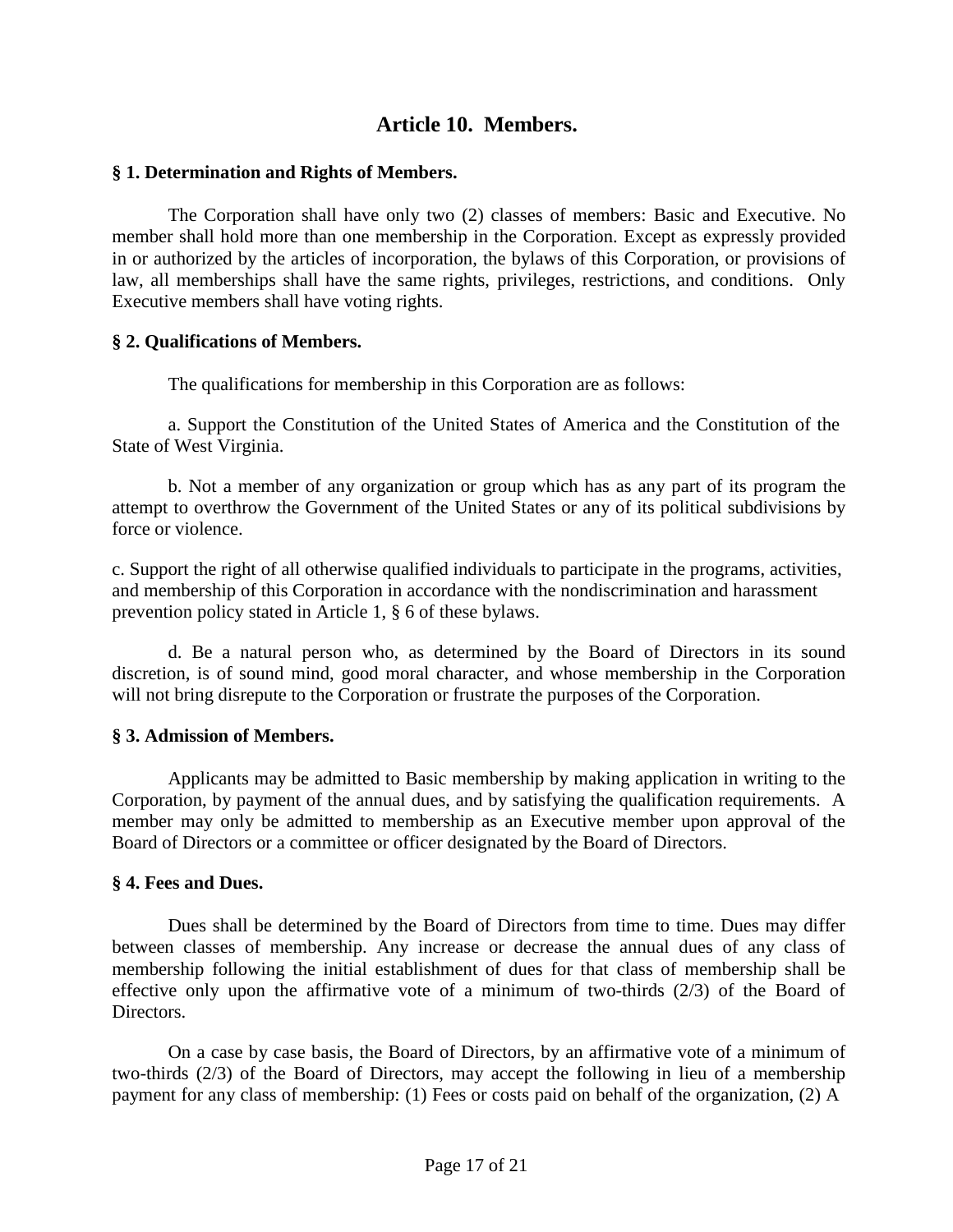donation of money, merchandise or redeemable credit for merchandise or services. The value of merchandise or credit for merchandise or services, to be applied towards a membership is solely at the discretion of the Board of Directors.

Nothing in this section shall prohibit the Board of Directors, by an affirmative vote of a minimum of two-thirds (2/3) of the Board of Directors, from temporarily discounting, reducing or waiving the dues of any class of membership for a period not to exceed one hundred eighty (180) calendar days.

### **§ 5. Number of Members.**

There is no limit on the number of members the Corporation may admit.

# **§ 6. Membership Book.**

The Corporation shall keep a membership book containing the name and address of each member. Termination of the membership of any member shall be recorded in the book, together with the date of termination of such membership. The membership book shall be kept at the Corporation's principal office or at any other place designated by the Board of Directors.

# **§ 7. Nonliability of Members.**

A member of this Corporation is not, as such, personally liable for the debts, liabilities, or obligations of the Corporation.

# **§ 8. Nontransferability of Memberships.**

No member may transfer a membership or any right arising therefrom. All rights of membership cease upon the member's death.

# **§ 9. Termination of Membership.**

The membership of a member shall terminate upon the occurrence of any of the following events:

1. Upon his or her notice of such termination delivered to the president or secretary of the Corporation personally or by mail, such membership to terminate upon the date of delivery of the notice or date of deposit in the mail.

2. If this Corporation has provided for the payment of dues by members, upon a failure to renew his or her membership by paying dues on or before his or her due date, such termination to be effective thirty (30) days after a written notification of delinquency is given personally or mailed to such member by the secretary of the Corporation. A member may avoid such termination by paying the amount of delinquent dues within a thirty (30) day period following the member's receipt of the written notification of delinquency.

3. After providing the member with reasonable written notice and an opportunity to be heard either orally or in writing, upon a determination by the Board of Directors that the member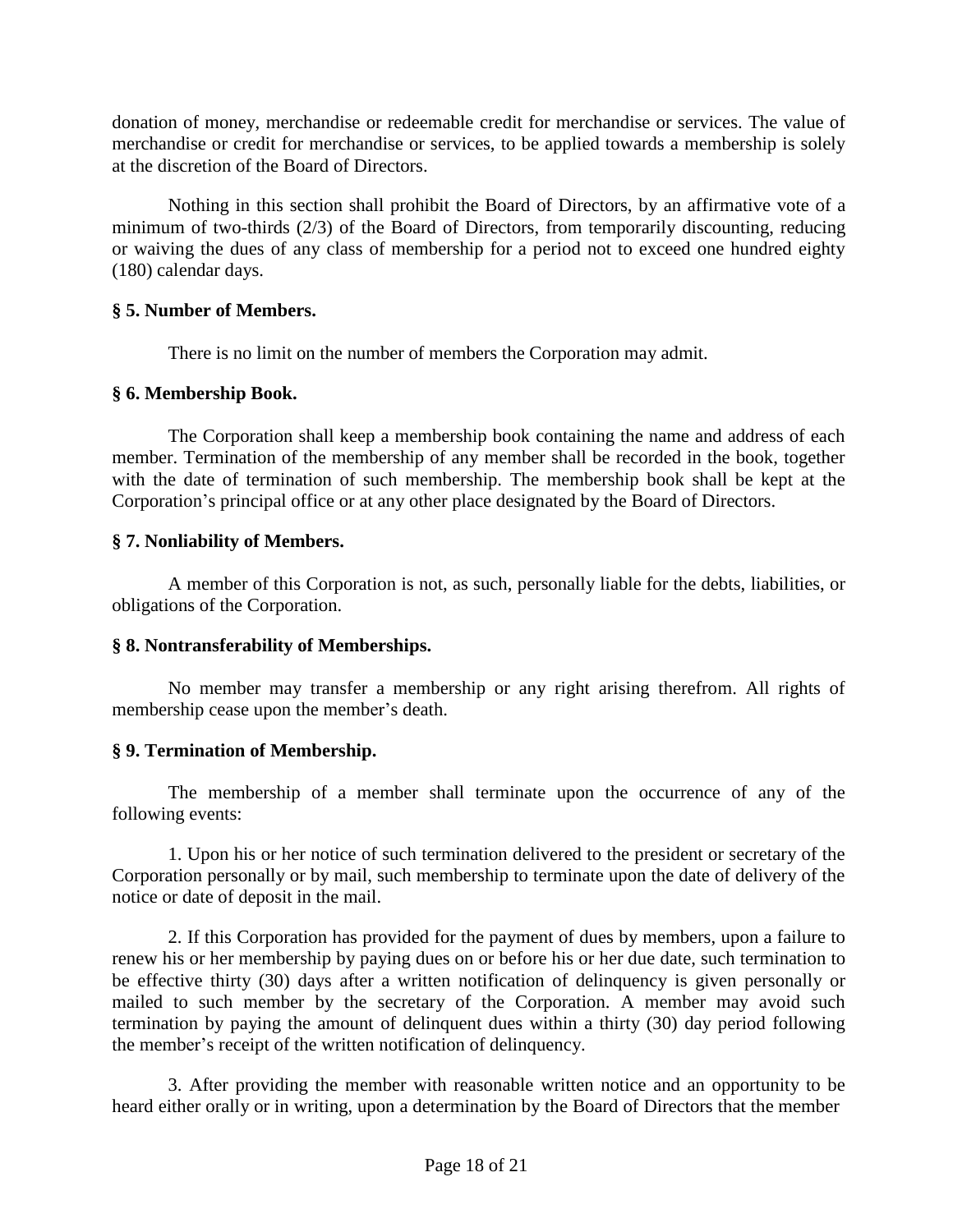has engaged in conduct materially and seriously prejudicial to the interests or purposes of the Corporation. Any person expelled from the Corporation shall receive a refund of dues already paid for the current dues period.

All rights of a member in the Corporation shall cease on termination of membership as herein provided.

# **Article 11. Meetings of Members.**

# **§ 1. Place of Meetings.**

Meetings of members, if held, shall be held at the principal office of the Corporation or at such other place or places as may be designated from time to time by resolution of the Board of Directors.

### **§ 2. Regular Meetings.**

A regular meeting of voting classes of members shall be held annually for the purpose of electing directors and transacting other business as may come before the meeting. Nonvoting classes of members may attend and observe the proceedings.

Nomination for candidates can come from the Board of Directors, individual directors or individual voting members. Self-nominations are permissible. All nominations will be placed on the ballot for consideration.

The candidates receiving the highest number of votes up to the number of directors to be elected shall be elected. Each voting member shall cast only one vote per candidate up to the number of directors being elected. Voting for directors is by ballot only. The annual meeting of members for the purpose of electing directors shall be deemed a regular meeting.

Other regular meetings of the members may be held at some other regular calendar period as determined by the Board of Directors.

If the day fixed for a regular meeting falls on a legal holiday, such meeting shall be held at the same hour and place on the next business day.

### **§ 3. Special Meetings of Members.**

Special meetings of the members shall be called by the Board of Directors, the executive committee, the president of the Corporation, or, if different, by the persons specifically authorized under the laws of the State of West Virginia to call special meetings of the members.

### **§ 4. Notice of Meetings.**

Unless otherwise provided by West Virginia law, the articles of incorporation, or these bylaws, notice stating the place, day, and hour of the meeting and, in the case of a special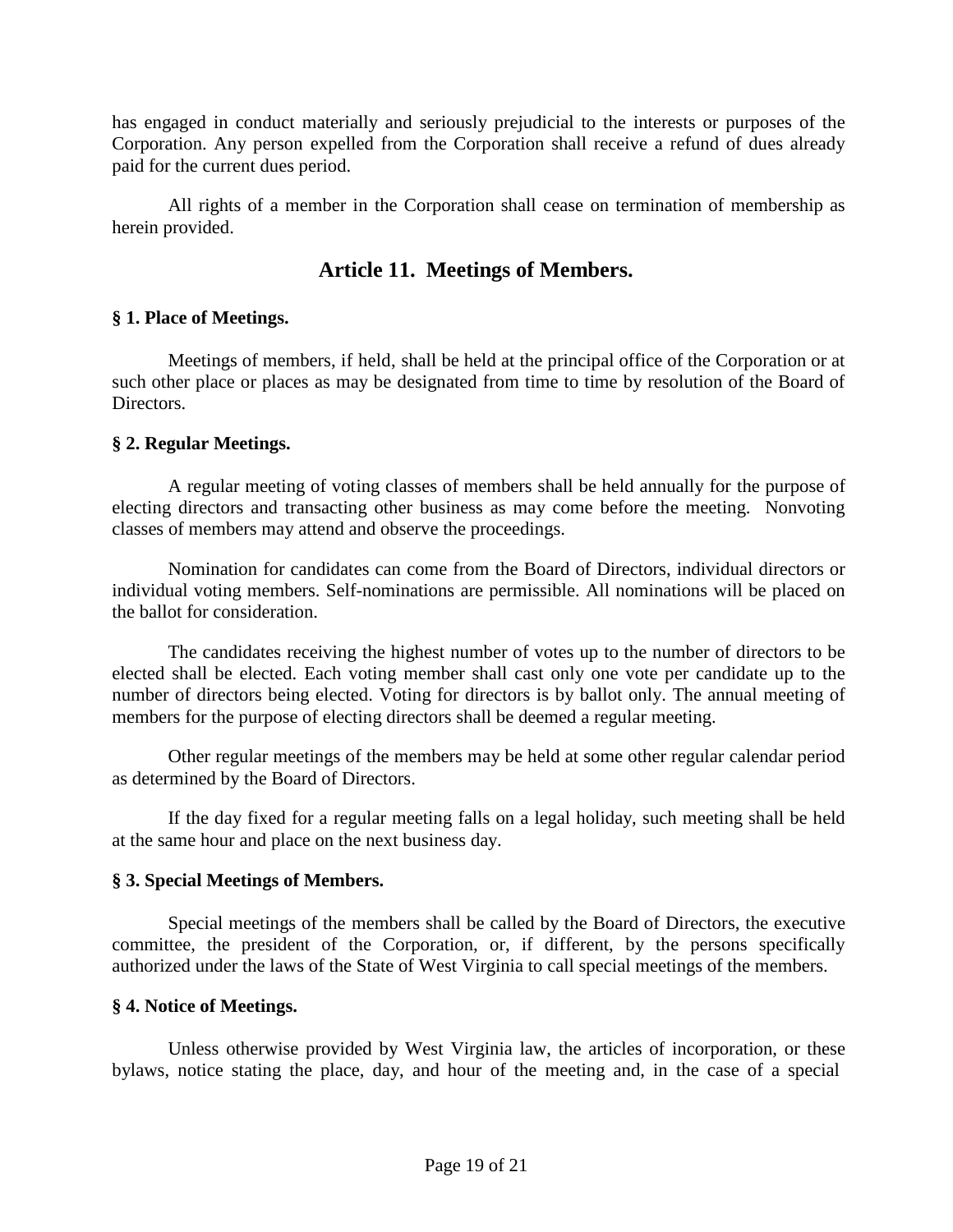meeting, the purpose or purposes for which the meeting is called, are not required and can be by any means prescribed by the Board of Directors.

The notice of any meeting of members at which directors are to be elected shall also state the names of all those who are nominees or candidates for election to the Board of Directors at the time notice is given.

Whenever any notice of a meeting is required to be given to any member of this Corporation under provisions of West Virginia law, the articles of incorporation, or these bylaws, a waiver of notice in writing signed by the member, whether before or after the time of the meeting, shall be equivalent to the giving of such notice.

### **§ 5. Quorum for Annual Meeting.**

A quorum shall consist of fifty percent (50%) plus one (1) member of the voting members of the Corporation present at the meeting.

Except as otherwise provided under West Virginia law, the articles of incorporation, or these bylaws, no business shall be considered by the members at any meeting at which the required quorum is not present, and the only motion which the president shall entertain at such meeting is a motion to adjourn.

### **§ 6. Majority Action as Membership Action.**

Every act or decision, submitted to a vote by the members and done or made by a majority of voting members present in person at a duly held meeting at which a quorum is present is the act of the members, unless the articles of incorporation, these bylaws, or provisions of law require a greater number.

### **§ 7. Voting Rights.**

Executive member only have voting rights and is entitled to one vote on each matter submitted to a vote. Voting at duly held meetings may be by voice vote or written ballot at the discretion of the President. Election of directors shall be by written ballot.

### **§ 8. Election of Directors by Written Ballot.**

Except as otherwise provided under West Virginia law, the articles of incorporation, or these bylaws, the election of directors may be conducted by a written ballot mailed to each member entitled to vote. The ballot shall:

1. List the names of each candidate;

2. Provide an opportunity to vote for as many candidates as there are Board of Directors vacancies; and